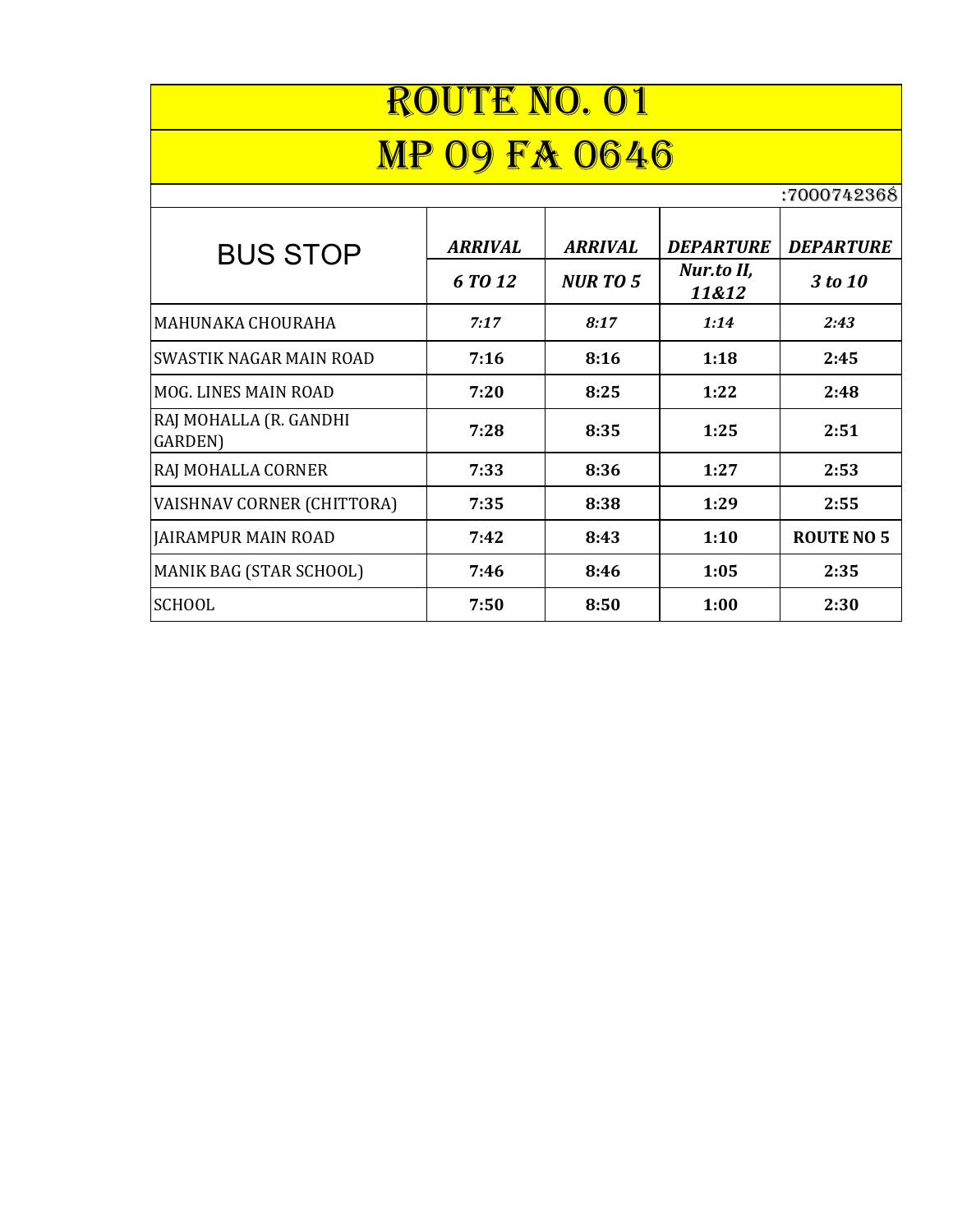| <u>ROUTE NO. 2</u>         |                |                  |                     |                       |
|----------------------------|----------------|------------------|---------------------|-----------------------|
|                            |                | <u>19 S 9330</u> |                     |                       |
|                            |                |                  |                     | 9926094360/8982141318 |
|                            | <b>ARRIVAL</b> | <b>ARRIVAL</b>   | <b>DEPARTURE</b>    | <b>DEPARTURE</b>      |
| <b>BUS STOP</b>            | 6 TO 12        | <b>NURTO5</b>    | Nur.to II,<br>11&12 | 3 to 10               |
| <b>CHOTHMAL COLONY</b>     | 7:20           | 8:20             | 1:27                | 2:57                  |
| SHREYASH APPT.             | 7:22           | 8:22             | 1:25                | 2:54                  |
| MALGANJ MAIN ROAD          | 7:24           | 8:24             | 1:23                | 2:52                  |
| NARSINGH BAZAR MAIN ROAD   | 7:26           | 8:26             | 1:20                | 2:50                  |
| TAJ BUILDING MAIN ROAD     | 7:30           | 8:30             | 1:15                | 2:46                  |
| YASHWANT ROAD GURUDWARA    | 7:35           | 8:35             | 1:10                | 2:41                  |
| VASUDEV NAGAR MAIN ROAD    | 7:40           | 8:40             | 1:06                | 2:36                  |
| PREM NAGAR RELAIENCE FRESH | 7:42           | 8:42             | 1:05                | 2:35                  |
| <b>SCHOOL</b>              | 7:50           | 8:50             | 1:00                | 2:30                  |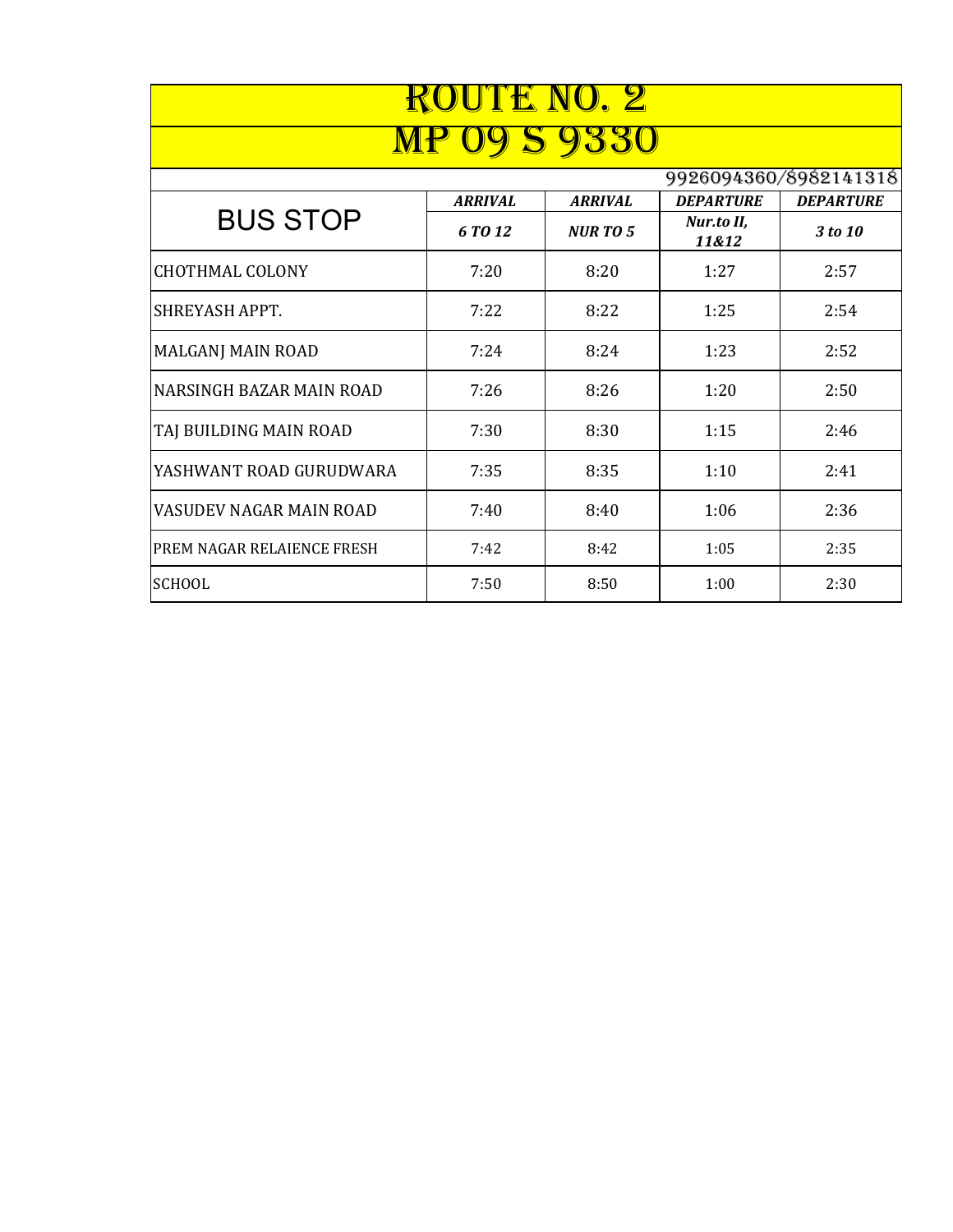| <b>ROUTE NO. 3</b>           |                |                |                     |                       |  |
|------------------------------|----------------|----------------|---------------------|-----------------------|--|
| <b>FA 3661</b>               |                |                |                     |                       |  |
|                              |                |                |                     | 8120868737/9165992626 |  |
|                              | <b>ARRIVAL</b> | <b>ARRIVAL</b> | <b>DEPARTURE</b>    | <b>DEPARTURE</b>      |  |
| <b>BUS STOP</b>              | 6 TO 12        | <b>NURTO5</b>  | Nur.to II,<br>11&12 | 3 to 10               |  |
| RAJBADA                      | 7:10           | 8:10           | 1:15                | 2:40                  |  |
| <b>SHREEKRISHNA TALKES</b>   | 7:12           | 8:12           | 1:17                | 2:42                  |  |
| M.G. ROAD GURUDWARA          | 7:15           | 8:15           | 1:20                | 2:45                  |  |
| <b>LAL ASPATAL</b>           | 7:17           | 8:17           | 1:22                | 2:47                  |  |
| <b>VALLABHA APARTMENT</b>    | 7:20           | 8:20           | 1:27                | 2:52                  |  |
| <b>PATTHAR GODAM CORNER</b>  | 7:22           | 8:22           | 1:30                | 2:53                  |  |
| V.I.P. ROAD                  | 7:24           | 8:24           | 1:32                | 2:55                  |  |
| <b>AAGAM APPARTMENT</b>      | 7:25           | 8:25           | 1:33                | 2:56                  |  |
| D.R.P. LINE                  | 7:26           | 8:26           | 1:35                | 2:58                  |  |
| <b>LOKHANDE PUL</b>          | 7:27           | 8:27           | 1:37                | 3:00                  |  |
| NARAYAN BAGH MAIN ROAD       | 7:29           | 8:29           | 1:40                | 3:05                  |  |
| <b>RAMBAGH MAIN ROAD</b>     | 7:32           | 8:32           | 1:45                | 3:08                  |  |
| HARSIDDHI MAIN ROAD          | 7:36           | 8:36           | 1:09                | 2:38                  |  |
| <b>MOTI TABELA MAIN ROAD</b> | 7:38           | 8:38           | 1:07                | 2:37                  |  |
| <b>SCHOOL</b>                | 7:45           | 8:45           | 1:00                | 2:30                  |  |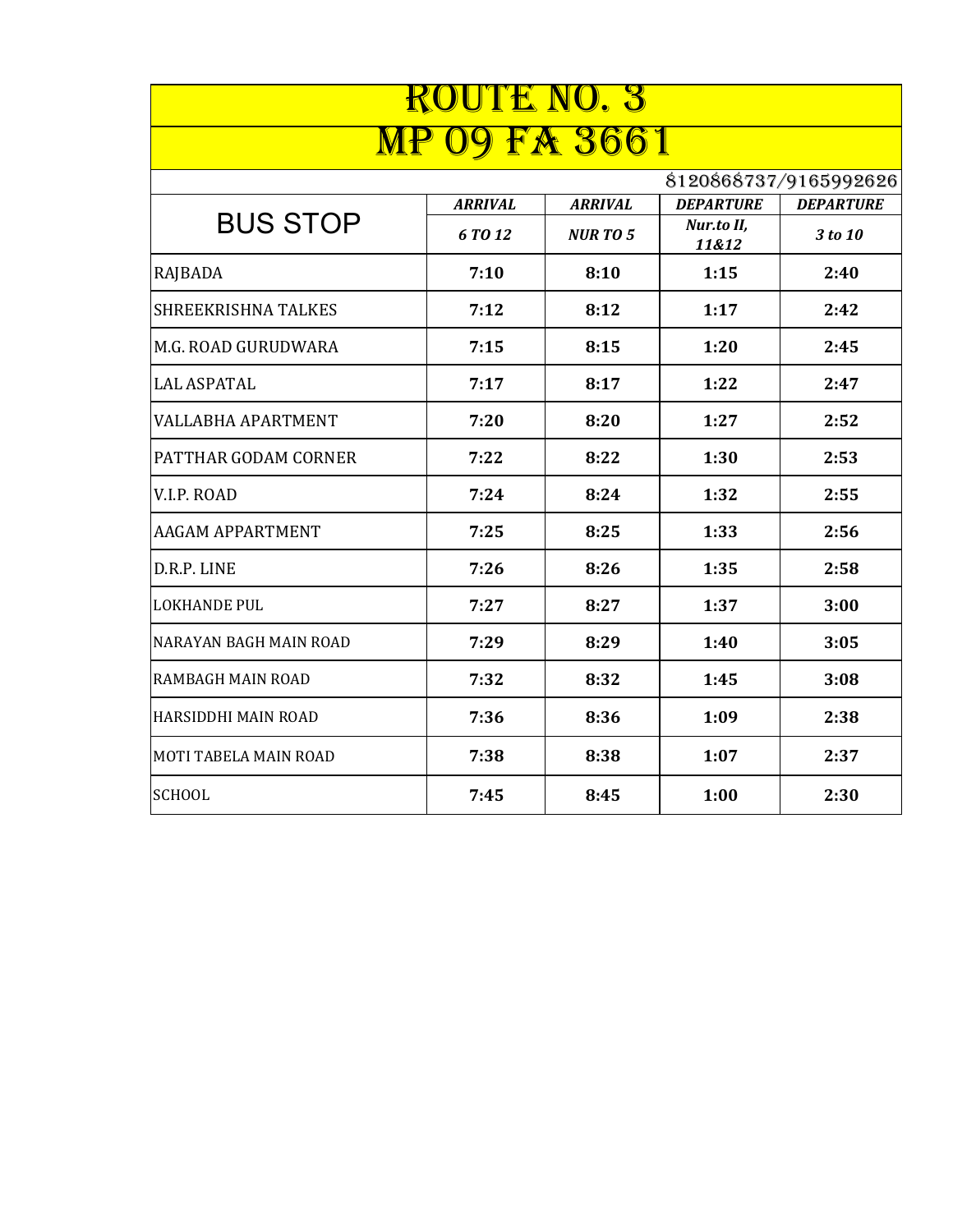| ROUTE NO. 4                               |                   |                   |                                     |                  |
|-------------------------------------------|-------------------|-------------------|-------------------------------------|------------------|
| <b>MP 09 S 0183</b>                       |                   |                   |                                     |                  |
| 7354908487/9993090603                     |                   |                   |                                     |                  |
|                                           | <b>ARRIVAL</b>    | <b>ARRIVAL</b>    | <b>DEPARTURE</b>                    | <b>DEPARTURE</b> |
| <b>BUS STOP</b>                           | 6 TO 12           | <b>NURTO 5</b>    | Nur.to II,<br>11&12                 | 3 to 10          |
| MAA VIHAR MAIN GATE AB ROAD               | <b>ROUTE NO 7</b> | <b>ROUTE NO 7</b> | <b>ROUTE NO 7</b>                   | 2:37             |
| AAWASA                                    |                   |                   |                                     | 2:40             |
| DHANWANTARI NAGAR SHARMA<br><b>SWEETS</b> |                   |                   | ROUTE NO 23 ROUTE NO 23 ROUTE NO 23 | 2:50             |
| NARENDRA TIWARI MARG                      |                   |                   | ROUTE NO 27 ROUTE NO 27 ROUTE NO 27 | 2:55             |
| <b>SCHOOL</b>                             |                   |                   |                                     | 2:30             |

| ROUTE NO. 5                |                   |                   |                                |                       |
|----------------------------|-------------------|-------------------|--------------------------------|-----------------------|
| 09 FA 9546<br><b>MP</b>    |                   |                   |                                |                       |
|                            |                   |                   |                                | 9893427726/9893702900 |
| <b>BUS STOP</b>            | <b>ARRIVAL</b>    | <b>ARRIVAL</b>    | <b>DEPARTURE</b><br>Nur.to II, | <b>DEPARTURE</b>      |
|                            | 6 TO 12           | <b>NURTO5</b>     | 11&12                          | 3 to 10               |
| <b>JINSI SQUARE</b>        | 7:05              | 8:05              | 1:14                           | 2:50                  |
| NEELKANTH COLONY           | 7:10              | 8:10              | 1:16                           | 2:52                  |
| <b>BADWALI CHOUKI</b>      | 7:13              | 8:13              | 1:18                           | 2:54                  |
| <b>BAKSHI BAG</b>          | 7:16              | 8:16              | 1:20                           | 2:58                  |
| <b>SHANKAR BAG</b>         | 7:18              | 8:18              | 1:22                           | 3:00                  |
| MARIMATA CHOURAHA          | 7:20              | 8:20              | 1:25                           | 3:03                  |
| <b>SHESHADRI COLONY</b>    | 7:22              | 8:33              | 1:27                           | 3:06                  |
| <b>INDORE WIRE</b>         | 7:25              | 8:25              | 1:29                           | 3:10                  |
| <b>SANGAM NAGAR</b>        | 7:29              | 8:29              | 1:35                           | 3:18                  |
| <b>DWARKADISH COLONY</b>   | 7:34              | 8:34              | 1:45                           | 3:26                  |
| <b>BADA GANPATI</b>        | 7:38              | 8:38              | 1:12                           | 2:48                  |
| NAI DUNIA MAIN ROAD        | 7:43              | 8:43              | 1:07                           | 2:42                  |
| <b>JAIRAMPUR MAIN ROAD</b> | <b>ROUTE NO 1</b> | <b>ROUTE NO 1</b> | ROUTE NO 1                     | 2:37                  |
| <b>SCHOOL</b>              | 7:50              | 8:50              | 1:00                           | 3:30                  |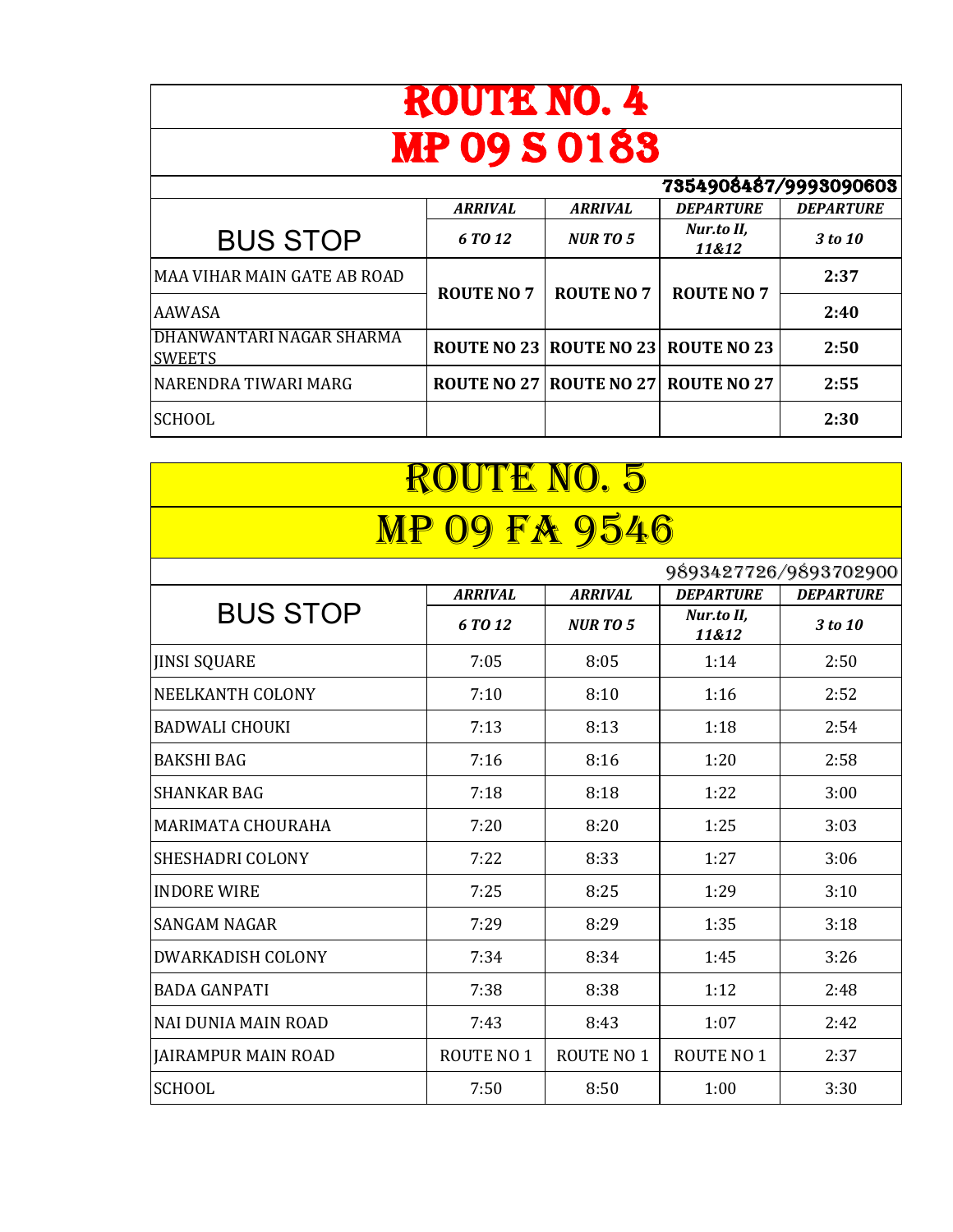| <b>ROUTE NO. 6</b>                     |                |                |                     |                       |
|----------------------------------------|----------------|----------------|---------------------|-----------------------|
| <b>MP 09 FA 3914</b>                   |                |                |                     |                       |
|                                        |                |                |                     | 9692853010/9009406090 |
|                                        | <b>ARRIVAL</b> | <b>ARRIVAL</b> | <b>DEPARTURE</b>    | <b>DEPARTURE</b>      |
| <b>BUS STOP</b>                        | 6 TO 12        | <b>NURTO 5</b> | Nur.to II,<br>11&12 | 3 to 10               |
| <b>KALANI NAGAR</b>                    | 7:10           | 8:10           | 1:22                | <b>ROUTE NO 17</b>    |
| KALANI NAGAR (GUPTA<br><b>MEDICAL)</b> | 7:12           | 8:12           | 1:23                | 2:51                  |
| <b>AERODROME THANA</b>                 | 7:15           | 8:15           | 1:25                | 2:53                  |
| <b>INDIA GATE</b>                      | 7:17           | 8:17           | 1:26                | 2:54                  |
| <b>KAVYAKUNJ NAGAR</b>                 | 7:18           | 8:18           | 1:28                | 2:55                  |
| <b>RATAN BATA</b>                      | 7:20           | 8:20           | 1:29                | 2:57                  |
| VAINKTESH NAGAR(CENTRAL BA             | 7:22           | 8:22           | 1:30                | 2:59                  |
| MONIKA GALAXY(SADHANA<br><b>NAGARI</b> | 7:25           | 8:25           | 1:17                | 2:49                  |
| <b>SCHOOL</b>                          | 7:40           | 8:45           | 1:00                | 2:30                  |

| <b>DEPARTURE</b>   |                                |      |      |
|--------------------|--------------------------------|------|------|
| <b>SHYAM HONDA</b> |                                | 1:13 | 2:45 |
| ISHYAM HONDA CAR   | <b>ROUTE NO 24 ROUTE NO 24</b> | 1:18 | 2:46 |
| <b>SEETA SHREE</b> |                                | 1:20 | 2:47 |
| <b>SCHOOL</b>      |                                | 1:00 | 2:30 |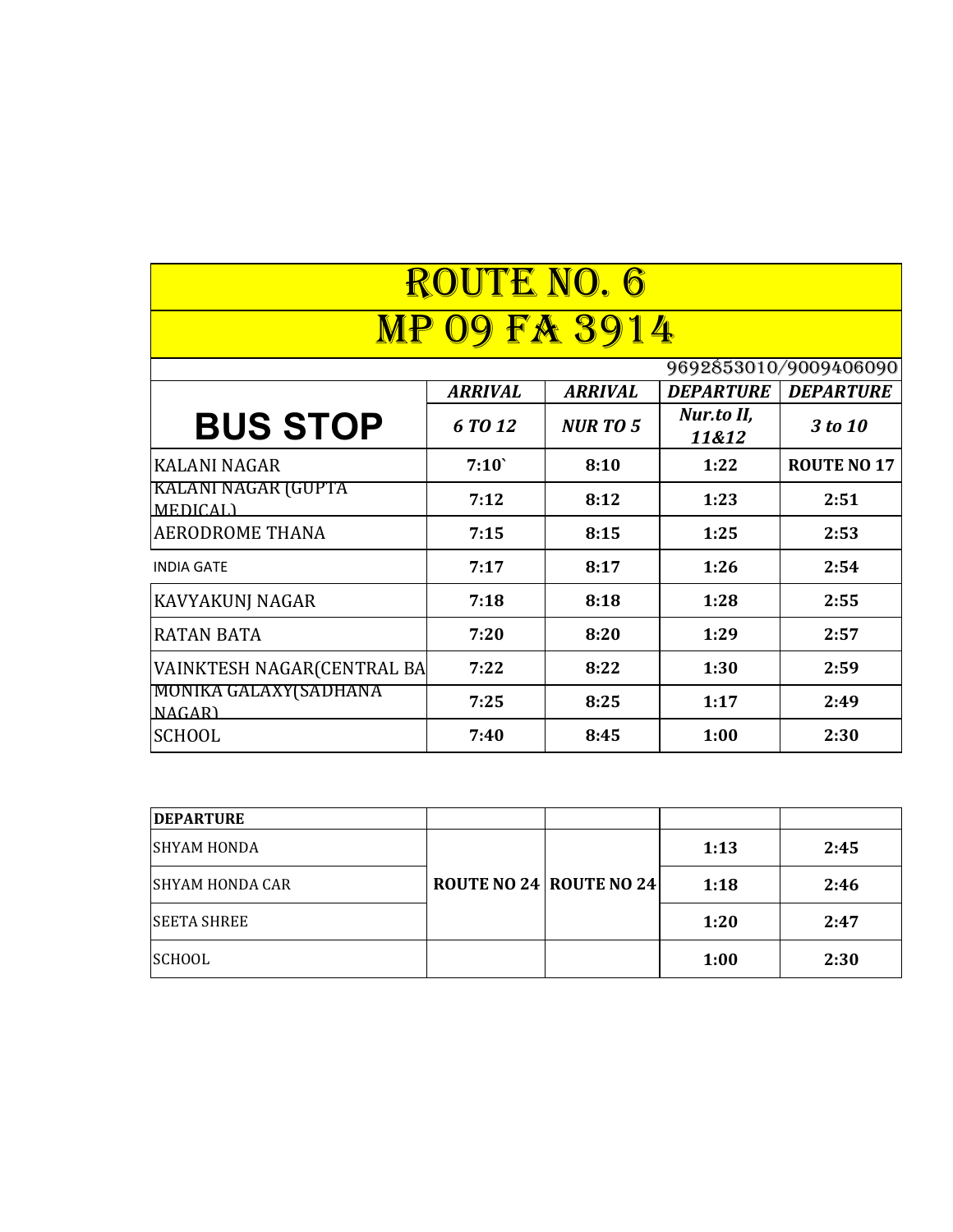| ROUTE NO. 7                   |                |                |                     |                   |
|-------------------------------|----------------|----------------|---------------------|-------------------|
| <b>09 FA 3604</b>             |                |                |                     |                   |
| 9826350890/9893928464         |                |                |                     |                   |
|                               | <b>ARRIVAL</b> | <b>ARRIVAL</b> | <b>DEPARTURE</b>    | <b>DEPARTURE</b>  |
| <b>BUS STOP</b>               | 6 TO 12        | <b>NURTO 5</b> | Nur.to II,<br>11&12 | 3 to 10           |
| <b>MAA VIHAR</b>              | 7:02           | 8:02           | 1:13                | <b>ROUTE NO 4</b> |
| <b>AAWASA</b>                 | 7:04           | 8:04           | 1:14                |                   |
| POLICE STAITON RAJENDRA NAGAR | 7:05           | 8:05           | 1:15                | 2:50              |
| TAKSHA SHILA MAIN ROAD        | 7:07           | 8:07           | 1:17                | 2:52              |
| <b>CAT MAINROAD</b>           | 7:10           | 8:10           | 1:20                | 2:55              |
| <b>DATT MANDIR</b>            | 7:12           | 8:12           | 1:22                | 2:58              |
| RAJENDRA NAGAR(TANKI HALL)    | 7:15           | 8:15           | 1:25                | 3:00              |
| ALPINE PUBLIC SCHOOL          | 7:22           | 8:22           | 1:33                | 3:07              |
| VAISHALI NAGAR                | 7:25           | 8:25           | 1:35                | 3:10              |
| <b>SCHOOL</b>                 | 7:45           | 8:45           | 1:00                | 2:30              |

| <b>ROUTE NO. 8</b>                                                     |                |                |                     |                  |
|------------------------------------------------------------------------|----------------|----------------|---------------------|------------------|
| <b>MP 09 FA 6291</b>                                                   |                |                |                     |                  |
|                                                                        |                |                |                     | 9165166685       |
|                                                                        | <b>ARRIVAL</b> | <b>ARRIVAL</b> | <b>DEPARTURE</b>    | <b>DEPARTURE</b> |
| <b>BUS STOP</b>                                                        | 6 TO 12        | <b>NURTO 5</b> | Nur.to II,<br>11&12 | 3 to 10          |
| <b>FOOTI KOTHI</b>                                                     | 7:20           | 8:20           | 1:20                | 2:50             |
| RADHA KRISHNA APPT.                                                    | 7:22           | 8:22           | 1:22                | 2:52             |
| <b>SHANKAR KIRANA (GUMASTA</b>                                         | 7:27           | 8:27           | 1:27                | 2:57             |
| <mark>NAGAR)</mark><br> SHIV MANDIR <b>(GUMASTA</b> )<br><b>NAGARI</b> | 7:30           | 8:30           | 1:30                | 3:00             |
| <b>SCHOOL</b>                                                          | 7:45           | 8:45           | 1:00                | 2:30             |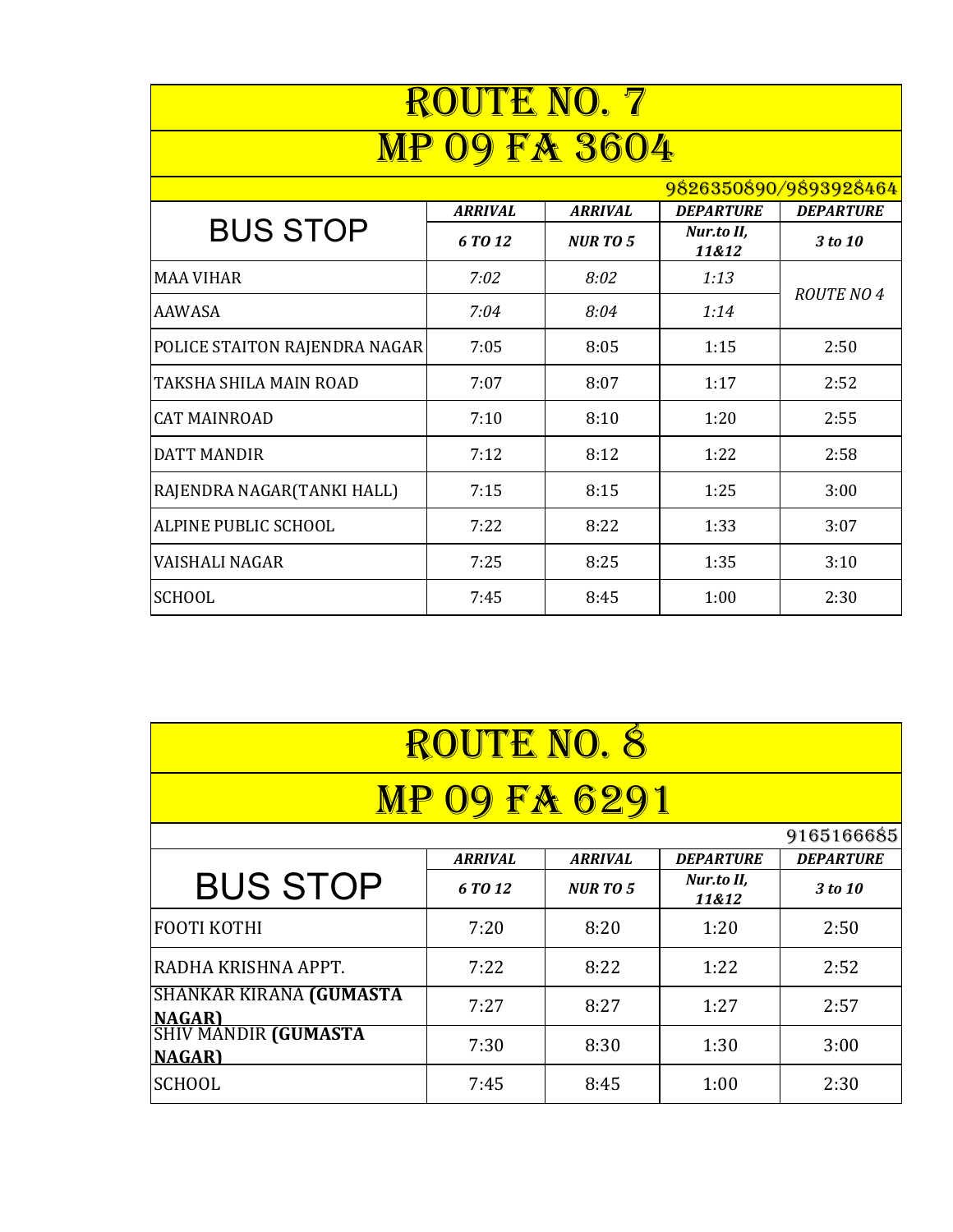| <b>ROUTE NO. 9</b>        |                |                |                     |                       |  |
|---------------------------|----------------|----------------|---------------------|-----------------------|--|
| <b>MP 09 FA 0465</b>      |                |                |                     |                       |  |
|                           |                |                |                     | 8109202039/9399200415 |  |
|                           | <b>ARRIVAL</b> | <b>ARRIVAL</b> | <b>DEPARTURE</b>    | <b>DEPARTURE</b>      |  |
| <b>BUS STOP</b>           | 6 TO 12        | <b>NURTO5</b>  | Nur.to II,<br>11&12 | 3 to 10               |  |
| RAMESH & RAMESH MAIN ROAD | 7:15           | 8:15           | 1:32                | 2:52                  |  |
| <b>RENGER OFFICE</b>      | 7:20           | 8:20           | 1:30                | 2:50                  |  |
| <b>VIKRAM TOWER</b>       | 7:25           | 8:25           | 1:28                | 2:48                  |  |
| <b>SAPNA SANGEETA</b>     | 7:26           | 8:26           | 1:26                | 2:46                  |  |
| <b>TOWER SQUARE</b>       | 7:29           | 8:29           | 1:24                | 2:44                  |  |
| SINDHI COLONY             | 7:32           | 8:32           | 1:17                | 2:42                  |  |
| PARIYANI CLINIC           | 7:35           | 8:35           | 1:21                |                       |  |
| <b>MOHAN DHAM</b>         | 7:37           | 8:37           | 1:19                |                       |  |
| NIRMAL LAUNDRY MAIN ROAD  | 7:39           | 8:39           | 1:15                |                       |  |
| <b>BABAL DHAM</b>         | 7:41           | 8:41           | 1:09                | ROUTE NO 21           |  |
| <b>GODHA COLONY</b>       | 7:43           | 8:43           | 1:19                |                       |  |
| <b>PALSIKAR GARDEN</b>    | 7:45           | 8:45           | 1:07                |                       |  |
| <b>ADARSH NAGAR</b>       | 7:47           | 8:47           | 1:05                |                       |  |
| <b>SCHOOL</b>             | 7:50           | 8:50           | 1:00                | 2:30                  |  |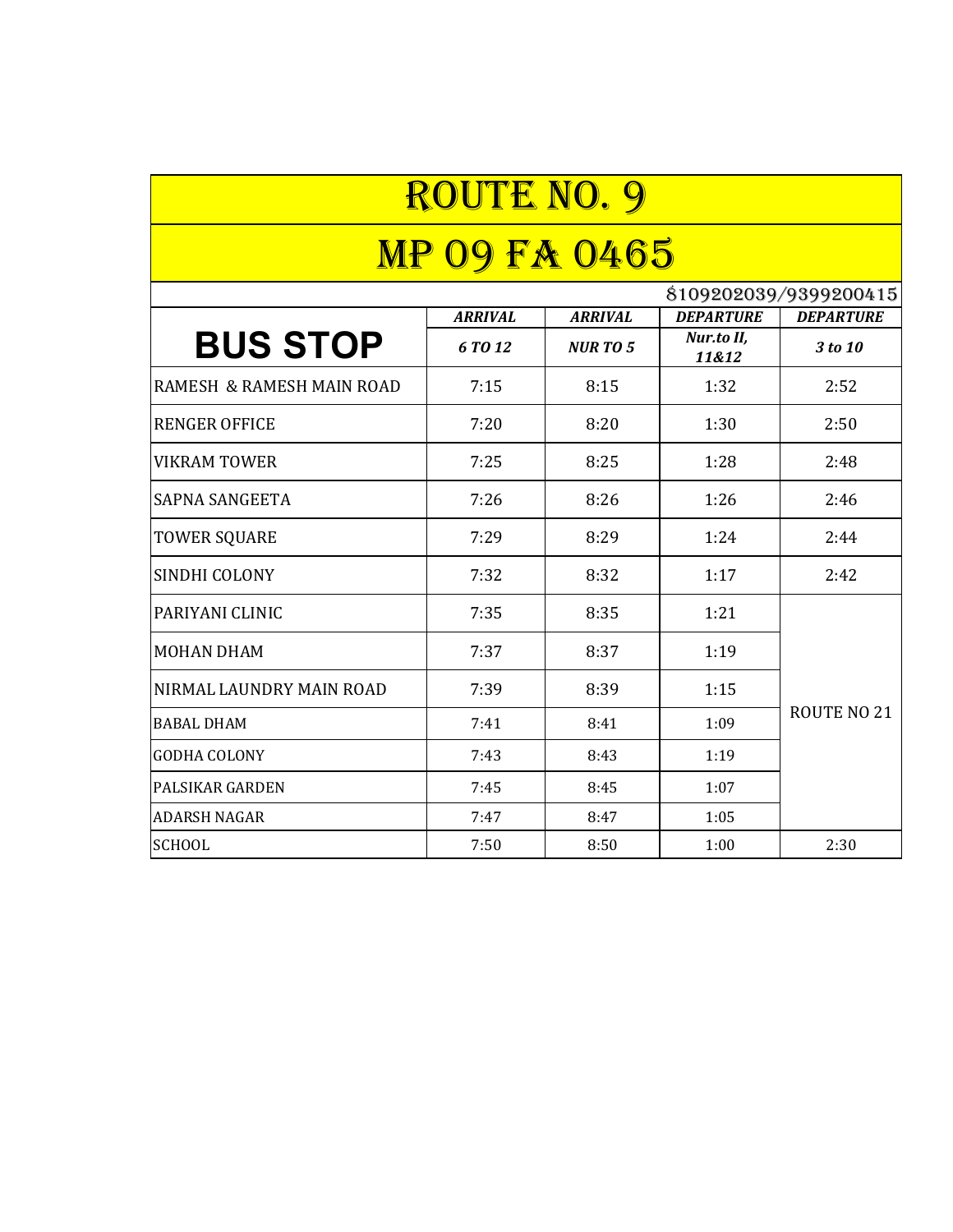| ROUTE NO. 10            |                  |                |                     |                  |  |
|-------------------------|------------------|----------------|---------------------|------------------|--|
|                         | <b>FA 3684</b>   |                |                     |                  |  |
| 9174516488/9644311528   |                  |                |                     |                  |  |
| <b>BUS STOP</b>         | <b>ARRIVAL</b>   | <b>ARRIVAL</b> | <b>DEPARTURE</b>    | <b>DEPARTURE</b> |  |
|                         | 6 TO 12          | <b>NURTO 5</b> | Nur.to II,<br>11&12 | 3 to 10          |  |
| 56 DUKAN                | 7:05             | 8:05           | 1:20                | 2:50             |  |
| <b>RAJESTHAN BANK</b>   | 7:10             | 8:10           | 1:23                | 2:52             |  |
| <b>RACE COURSE ROAD</b> | 7:15             | 8:15           | 1:25                | 2:55             |  |
| <b>RANI SATI GATE</b>   | 7:20             | 8:20           | 1:28                | 2:59             |  |
| <b>BOMBAY MOTORS</b>    | 7:22             | 8:22           | 1:29                | 3:01             |  |
| <b>VALLABH NAGAR</b>    | 7:25             | 8:25           | 1:34                | 3:06             |  |
| <b>SHEKHAR PARK</b>     | <b>DEPARTURE</b> |                | 1:36                | 3:08             |  |
| <b>SCHOOL</b>           | 7:45             | 8:45           | 1:00                | 2:30             |  |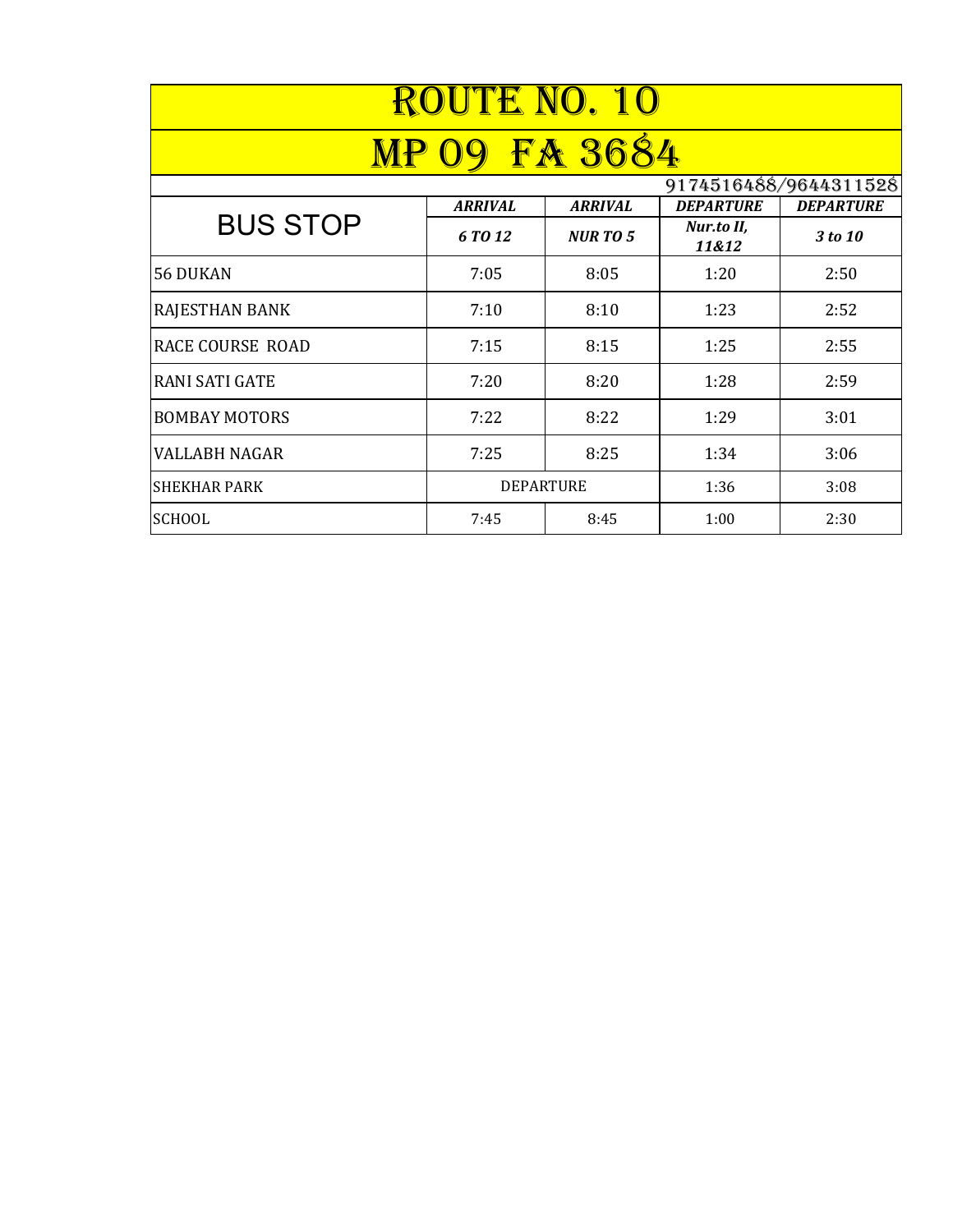| <b>ROUTE NO. 11</b>         |                |                |                       |                  |
|-----------------------------|----------------|----------------|-----------------------|------------------|
| <b>MP 09 S 8584</b>         |                |                |                       |                  |
|                             |                |                | 9644440193/9977505831 |                  |
|                             | <b>ARRIVAL</b> | <b>ARRIVAL</b> | <b>DEPARTURE</b>      | <b>DEPARTURE</b> |
| <b>BUS STOP</b>             | 6 TO 12        | <b>NURTO5</b>  | Nur.to II,<br>11&12   | 3 to 10          |
| <b>PARDESIPURA</b>          | 7:15           | 8:15           | 1:37                  | 3:07             |
| <b>TEEN PULIA</b>           | 7:16           | 8:16           | 1:35                  | 3:05             |
| <b>PATNIPURA</b>            | 7:18           | 8:18           | 1:32                  | 3:02             |
| <b>CHRISTIAN EMINENT</b>    | 7:20           | 8:20           | 1:30                  | 3:00             |
| <b>L.I.G CORNER</b>         | 7:22           | 8:22           | 1:27                  | 2:57             |
| <b>ANOOP NAGAR</b>          | 7:24           | 8:24           | 1:26                  | 2:56             |
| <b>AMALTASS</b>             | 7:25           | 8:25           | 1:25                  | 2:55             |
| YASHRAJ RESIDENCY           | 7:28           | 8:28           | 1:20                  | 2:50             |
| RAJGARH KOTHI(GEETA BHAWAN) | 7:29           | 8:29           | 1:18                  | 2:48             |
| <b>MEDICAL CALLEGE</b>      | 7:30           | 8:30           | 1:17                  | 2:47             |
| G.P.O. SQUARE               | 7:32           | 8:32           | 1:15                  | 2:45             |
| <b>SCHOOL</b>               | 7:45           | 8:45           | 1:00                  | 2:30             |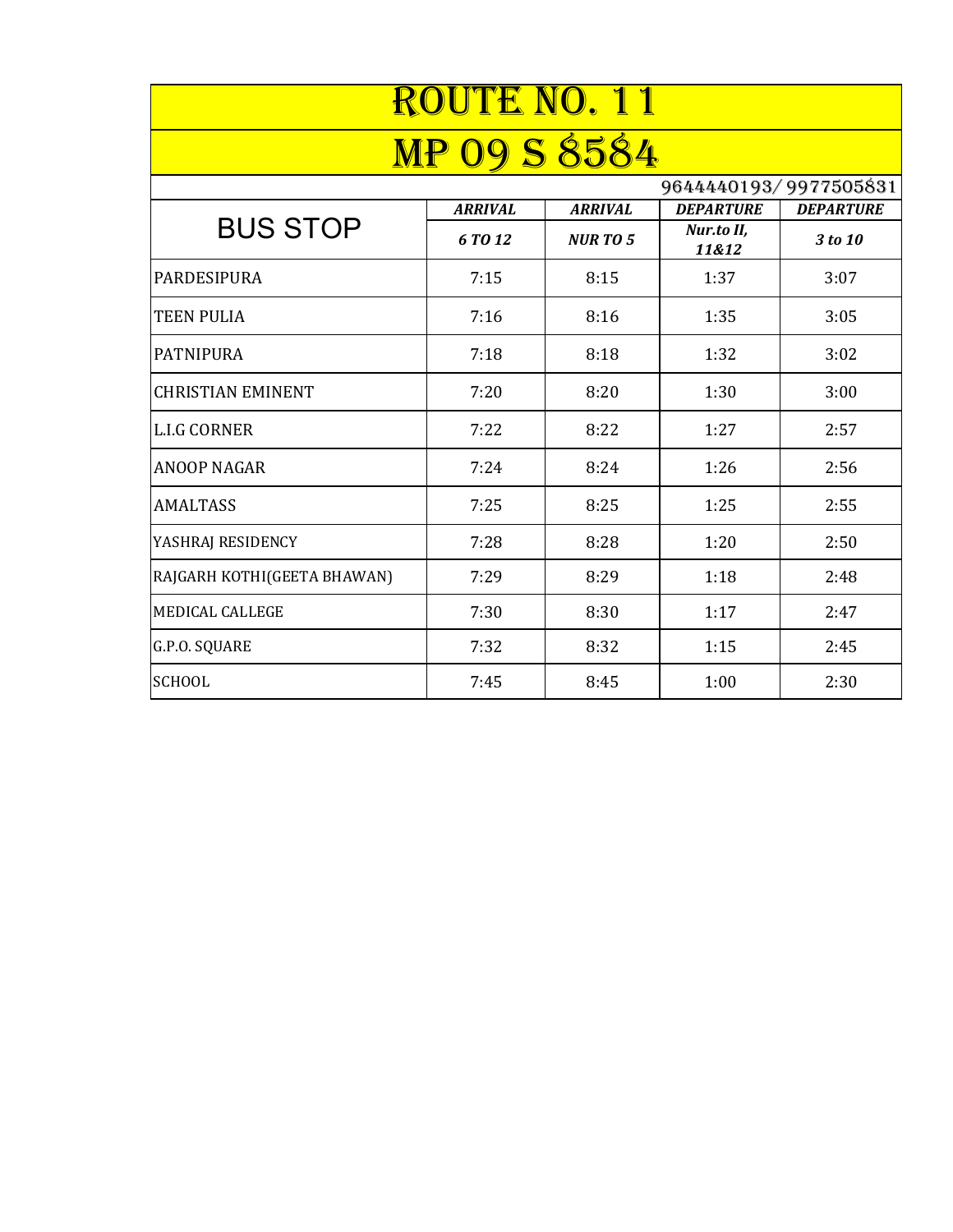| <b>ROUTE NO. 12</b>               |                     |                |                     |                  |
|-----------------------------------|---------------------|----------------|---------------------|------------------|
|                                   | <b>MP 09 S 8587</b> |                |                     |                  |
| 9826844590/6268762325             |                     |                |                     |                  |
|                                   | <b>ARRIVAL</b>      | <b>ARRIVAL</b> | <b>DEPARTURE</b>    | <b>DEPARTURE</b> |
| <b>BUS STOP</b>                   | 6 TO 12             | <b>NURTO 5</b> | Nur.to II,<br>11&12 | 3 to 10          |
| <b>DEWAS KOTHI</b>                | 7:10                | 8:10           | 1:23                | 2:52             |
| SHREE NAGAR (LAXMI DAIRY)         | 7:12                | 8:12           | 1:25                | 2:54             |
| SHREE NAGAR VIMAL VILLA           | 7:15                | 8:15           | 1:30                | 2:59             |
| KHAJRANA CHOURAHA(RING ROAD)      | 7:20                | 8:20           | 1:33                | 3:04             |
| <b>CHANDRALOK MAIN ROAD</b>       | 7:22                | 8:22           | 1:28                | 2:57             |
| BIMA NAGAR(SANCHI POINT)          | 7:25                | 8:25           | 1:26                | 2:55             |
| <b>MANISH PURI</b>                | 7:27                | 8:27           | 1:38                | 3:10             |
| ADARSH SHISHU VIHAR (RIFIL TOWER) | 7:30                | 8:30           | 1:36                | 3:08             |
| <b>APNA SWEETS</b>                | 7:31                | 8:31           | 1:42                | 3:15             |
| <b>PALASIA THANA</b>              | 7:33                | 8:33           | 1:20                | 2:50             |
| <b>SCHOOL</b>                     | 7:50                | 8:50           | 1:00                | 2:30             |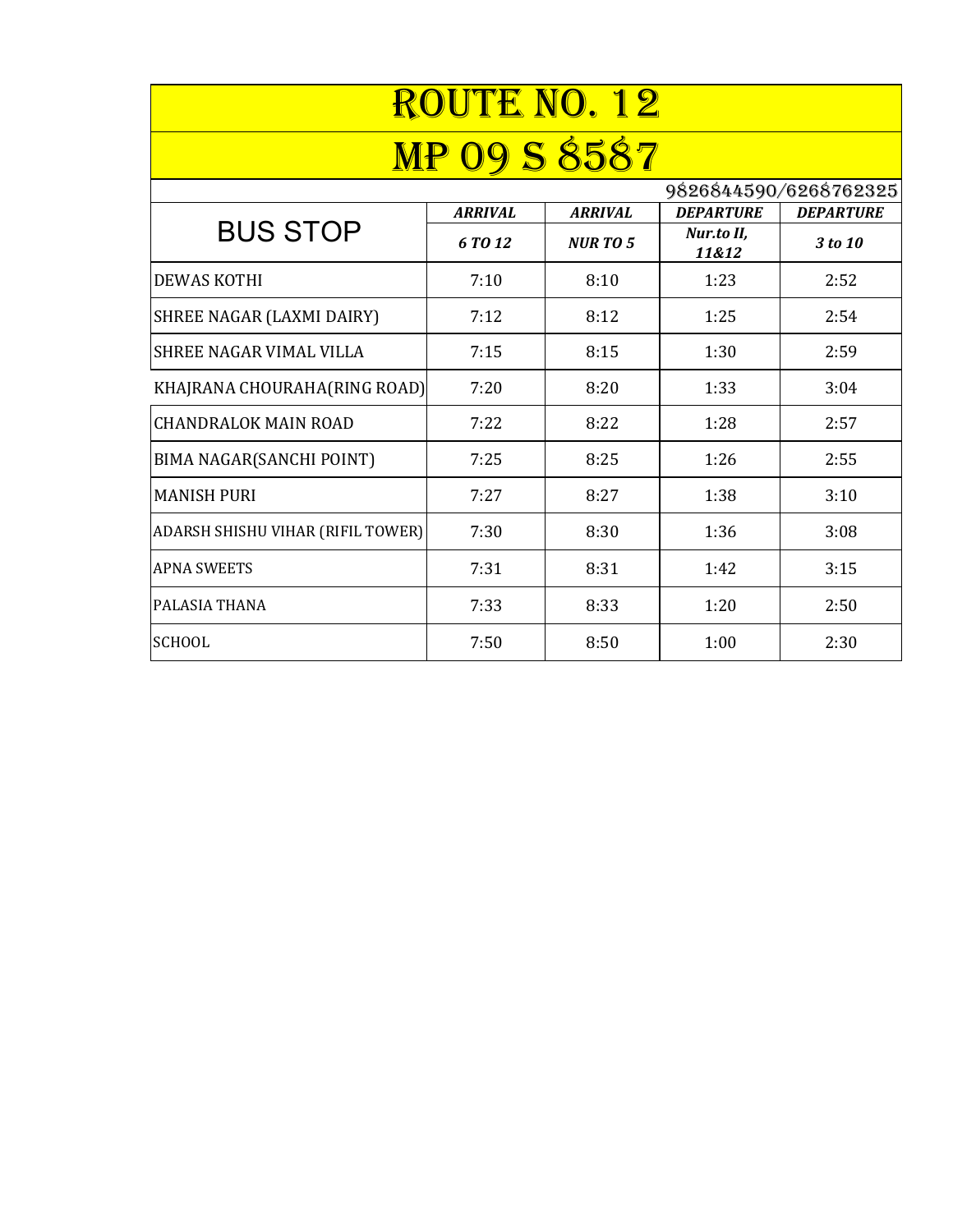| ROUTE NO. 13                  |                |                    |                     |                  |  |
|-------------------------------|----------------|--------------------|---------------------|------------------|--|
| <b>MP 09 FA 5356</b>          |                |                    |                     |                  |  |
| 9926825688/9770277735         |                |                    |                     |                  |  |
|                               | <b>ARRIVAL</b> | <b>ARRIVAL</b>     | <b>DEPARTURE</b>    | <b>DEPARTURE</b> |  |
| <b>BUS STOP</b>               | 6 TO 12        | <b>NURTO 5</b>     | Nur.to II,<br>11&12 | 3 to 10          |  |
| LAVKUSH AVAS VIHAR (SUKHLIYA) | 7:05           |                    |                     | 3:05             |  |
| <b>BAPAT SQUARE</b>           | 7:07           |                    | <b>ROUTE NO 19</b>  | 3:02             |  |
| TAJ RESIDENCY (VIKAS GARDEN)  | 7:09           |                    |                     | 3:01             |  |
| <b>MEGHDOOT GARDEN</b>        | 7:11           |                    |                     | 3:00             |  |
| RAJAT JAYANTI                 | 7:13           | <b>ROUTE NO 19</b> |                     | 3:10             |  |
| <b>BOMBAY HOSPITAL CORNER</b> | 7:18           |                    |                     | 3:20             |  |
| <b>SATYASAI SCHOOL</b>        | 7:21           |                    |                     | 3:12             |  |
| VIJAY NAGAR (POLICE STATION)  | 7:23           |                    |                     | 2:59             |  |
| CHANDRANAGAR                  | 7:26           |                    |                     | 2:57             |  |
| DAINIK BHASKAR PRESS COMPLEX  | 7:28           |                    |                     | 2:55             |  |
| <b>SCHOOL</b>                 | 7:45           | 8:45               | 1:00                | 2:30             |  |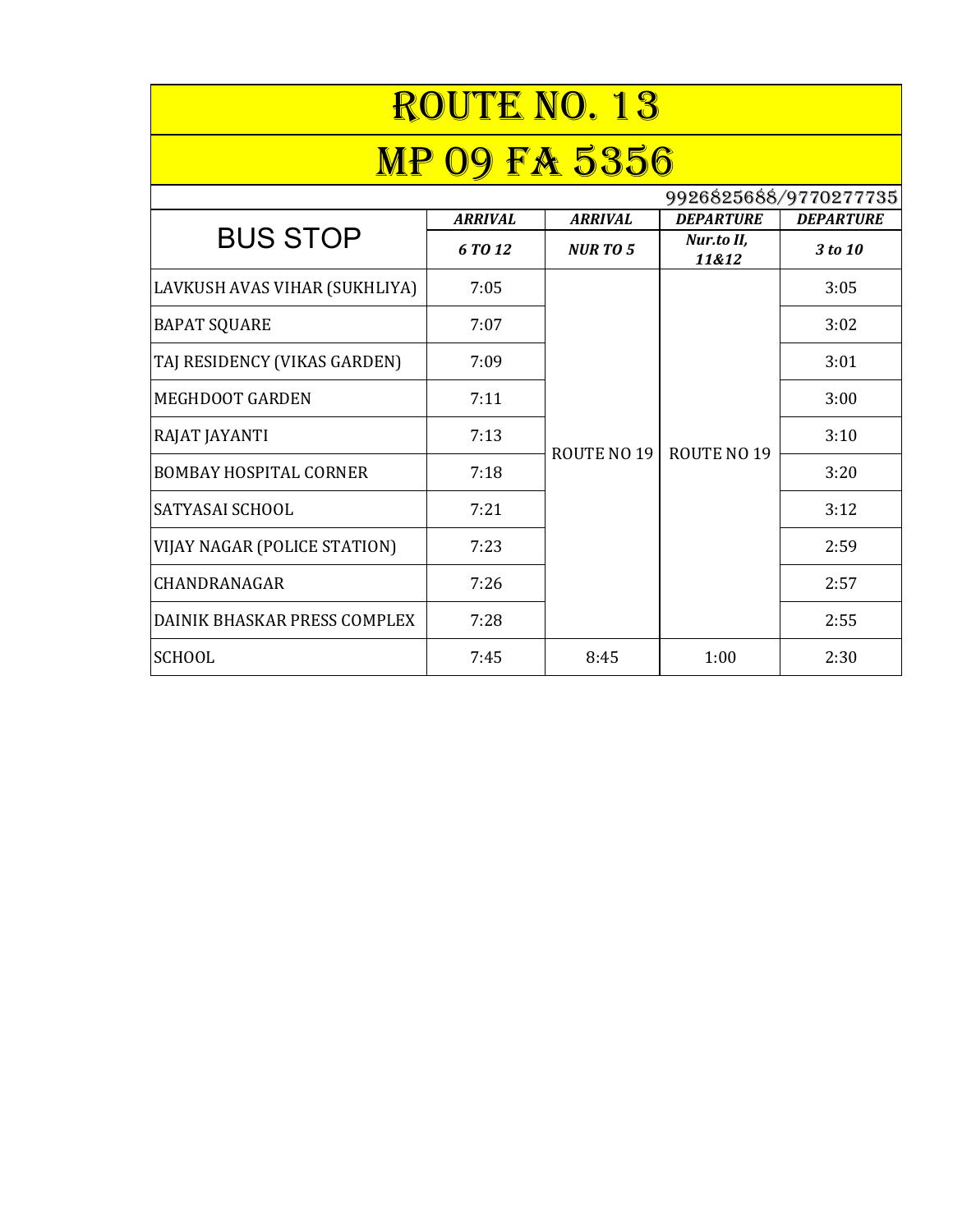| ROUTE NO. 14                                  |                |                |                     |                  |  |
|-----------------------------------------------|----------------|----------------|---------------------|------------------|--|
| <b>9 FA 6928</b><br>$\mathbf{M}$ $\mathbf{P}$ |                |                |                     |                  |  |
| 9165300241/9131820931                         |                |                |                     |                  |  |
|                                               | <b>ARRIVAL</b> | <b>ARRIVAL</b> | <b>DEPARTURE</b>    | <b>DEPARTURE</b> |  |
| <b>BUS STOP</b>                               | 6 TO 12        | <b>NURTO5</b>  | Nur.to II,<br>11&12 | 3 to 10          |  |
| <b>IHABUA TOWER</b>                           | 7:00           | 8:00           | 2:07                | 3:38             |  |
| JAORA COMPOUND                                | 7:05           | 8:07           | 2:00                | 3:30             |  |
| <b>WHITE CHURCH</b>                           | 7:10           | 8:15           | 1:50                | 3:20             |  |
| <b>RADIO COLONY</b>                           | 7:20           | 8:20           | 1:47                | 3:17             |  |
| <b>SAMWAD NAGAR</b>                           | 7:25           | 8:25           | 1:32                | 3:02             |  |
| <b>SAJAN NAGAR</b>                            | 7:30           | 8:30           | 1:20                | 2:50             |  |
| <b>ANAND NAGAR</b>                            | 7:35           | 8:37           | 1:23                | 2:55             |  |
| <b>JANKI NAGAR</b>                            | route no 18    | 8:43           | 1:14                | route no 18      |  |
| <b>HOLKER COLLEGE</b>                         | route no 18    | 8:44           | 1:12                | route no 18      |  |
| <b>INDRAPURI MAIN ROAD</b>                    | route no 18    | 8:47           | 1:07                | route no 18      |  |
| <b>ADITYA NAGAR</b>                           | route no 18    | 8:49           | 1:05                | route no 18      |  |
| <b>SCHOOL</b>                                 | 7:48           | 8:53           | 1:00                | 2:30             |  |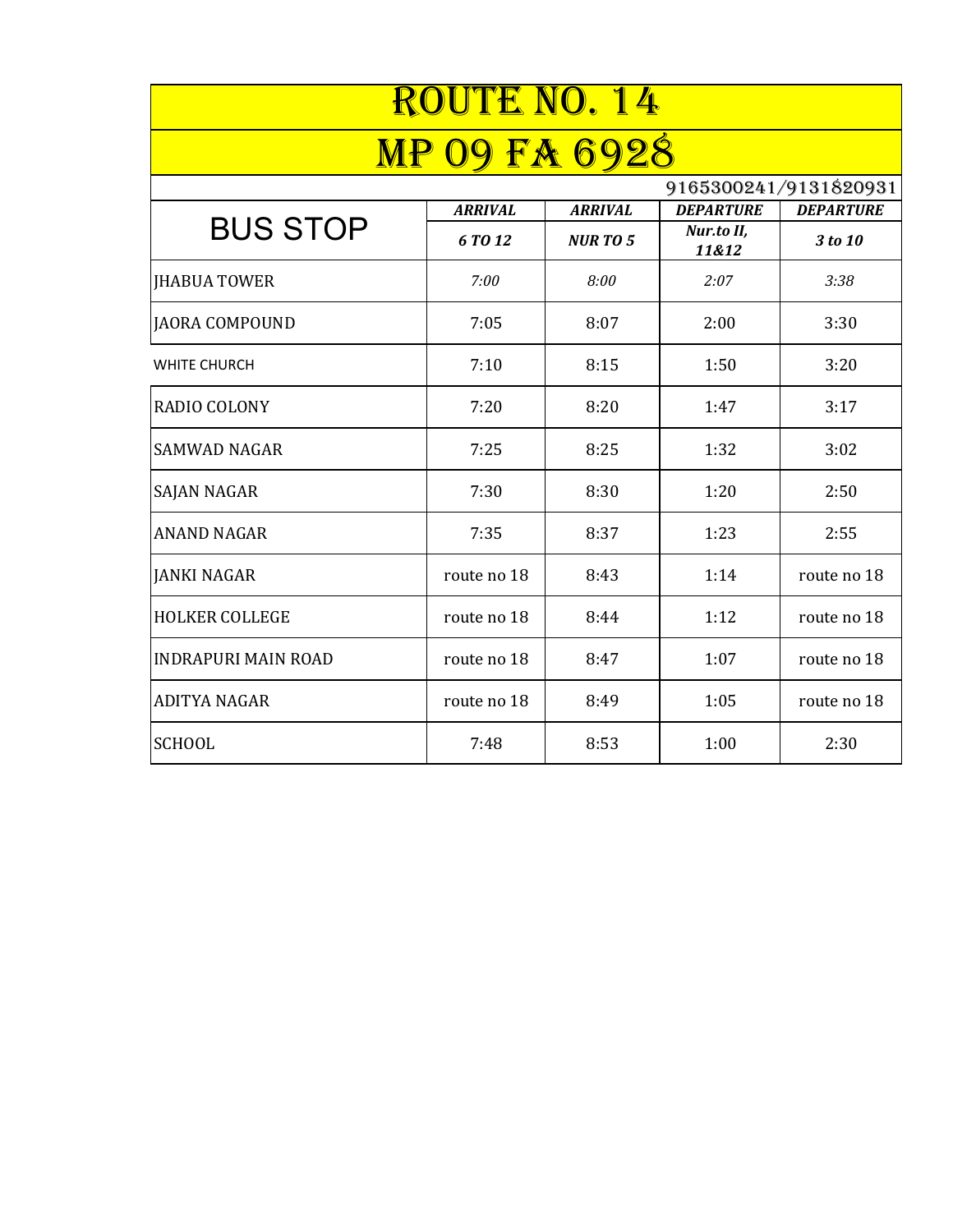| ROUTE NO. 15                 |                       |                |                     |                  |  |
|------------------------------|-----------------------|----------------|---------------------|------------------|--|
| 09 FA 9548<br><b>MP</b>      |                       |                |                     |                  |  |
|                              | 9893268561/7972345584 |                |                     |                  |  |
|                              | <b>ARRIVAL</b>        | <b>ARRIVAL</b> | <b>DEPARTURE</b>    | <b>DEPARTURE</b> |  |
| <b>BUS STOP</b>              | 6 TO 12               | <b>NURTO 5</b> | Nur.to II,<br>11&12 | 3 to 10          |  |
| <b>OMNI PALACE</b>           | 7:07                  | 8:07           | 1:20                | 2:30             |  |
| <b>PALASIA GARDEN</b>        | 7:10                  | 8:10           | 1:30                | 2:58             |  |
| <b>LENTAN HOTEL</b>          | 7:13                  | 8:13           | 1:32                | 3:00             |  |
| <b>TUKOGANJ THANA</b>        | 7:15                  | 8:15           | 1:35                | 3:03             |  |
| <b>GLOBUS</b>                | 7:17                  | 8:17           | 1:37                | 3:05             |  |
| <b>SAPPHIRE AVENUE</b>       | 7:18                  | 8:18           | 1:38                | 3:08             |  |
| <b>JOHARI PALACE</b>         | 7:19                  | 8:19           | 1:40                | 3:10             |  |
| <b>NATH MANDIR</b>           | 7:21                  | 8:21           | 1:23                | 3:13             |  |
| <b>GORANI COMPOUND</b>       | 7:23                  | 8:23           | 1:25                | 2:52             |  |
| <b>CROWN PALACE</b>          | 7:26                  | 8:26           | 1:26                | 2:34             |  |
| <b>BARA PATTHAR CHOURAHA</b> | 7:30                  | 8:30           | 1:41                | 3:20             |  |
| <b>SCHOOL</b>                | 7:45                  | 8:45           | 1:00                | 2:30             |  |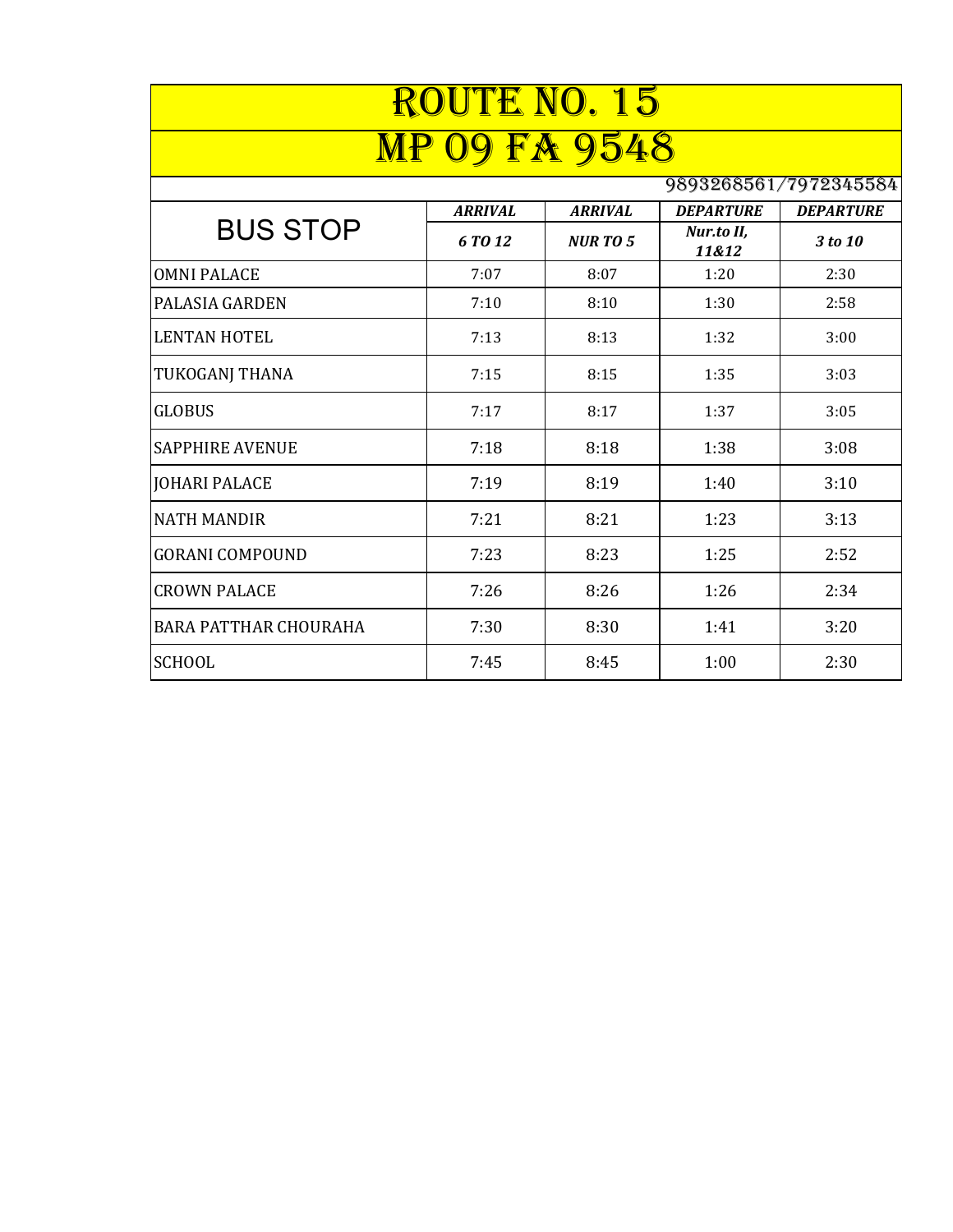| <b>ROUTE NO.16</b>      |                |                |                     |                       |
|-------------------------|----------------|----------------|---------------------|-----------------------|
| <b>MP 09 S 3606</b>     |                |                |                     |                       |
|                         |                |                |                     | 9689861604/8964831325 |
|                         | <b>ARRIVAL</b> | <b>ARRIVAL</b> | <b>DEPARTURE</b>    | <b>DEPARTURE</b>      |
| <b>BUS STOP</b>         | 6 TO 12        | <b>NURTO5</b>  | Nur.to II,<br>11&12 | 3 to 10               |
| <b>BANGALI SQUARE</b>   | 7:10           | 8:10           | 1:35                | 3:05                  |
| <b>RAVI AUTO GARAGE</b> | 7:12           | 8:12           | 1:33                | 3:02                  |
| SAJAWAT CORNER          | 7:15           | 8:15           | 1:32                | 3:00                  |
| <b>GULMOHAR</b>         | 7:17           | 8:17           | 1:30                | 2:57                  |
| <b>SAKET TOWER</b>      | 7:20           | 8:20           | 1:27                | 2:55                  |
| <b>MAHAJAN STORE</b>    | 7:23           | 8:23           | 1:25                | 2:54                  |
| <b>GAYATRI MANDIR</b>   | 7:25           | 8:25           | 1:23                | 2:52                  |
| <b>MANGALAM</b>         | 7:27           | 8:27           | 1:22                | 2:50                  |
| DR. MUKHARJEE MARG      | 7:30           | 8:31           | 1:20                | 2:45                  |
| <b>SCHOOL</b>           | 7:45           | 8:50           | 1:00                | 2:30                  |

| ROUTE NO. 17        |                |                |                     |                       |
|---------------------|----------------|----------------|---------------------|-----------------------|
| MP 09 FA 1639       |                |                |                     |                       |
|                     |                |                |                     | 7746000850/6232578878 |
|                     | <b>ARRIVAL</b> | <b>ARRIVAL</b> | <b>DEPARTURE</b>    | <b>DEPARTURE</b>      |
| <b>BUS STOP</b>     | 6 TO 12        | <b>NURTO 5</b> | Nur.to II,<br>11&12 | 3 to 10               |
| <b>KALANI NAGAR</b> | ROUTE NO 6     | ROUTE NO 6     | ROUTE NO 6          | 2:50                  |
| <b>SCHOOL</b>       |                |                |                     | 2:30                  |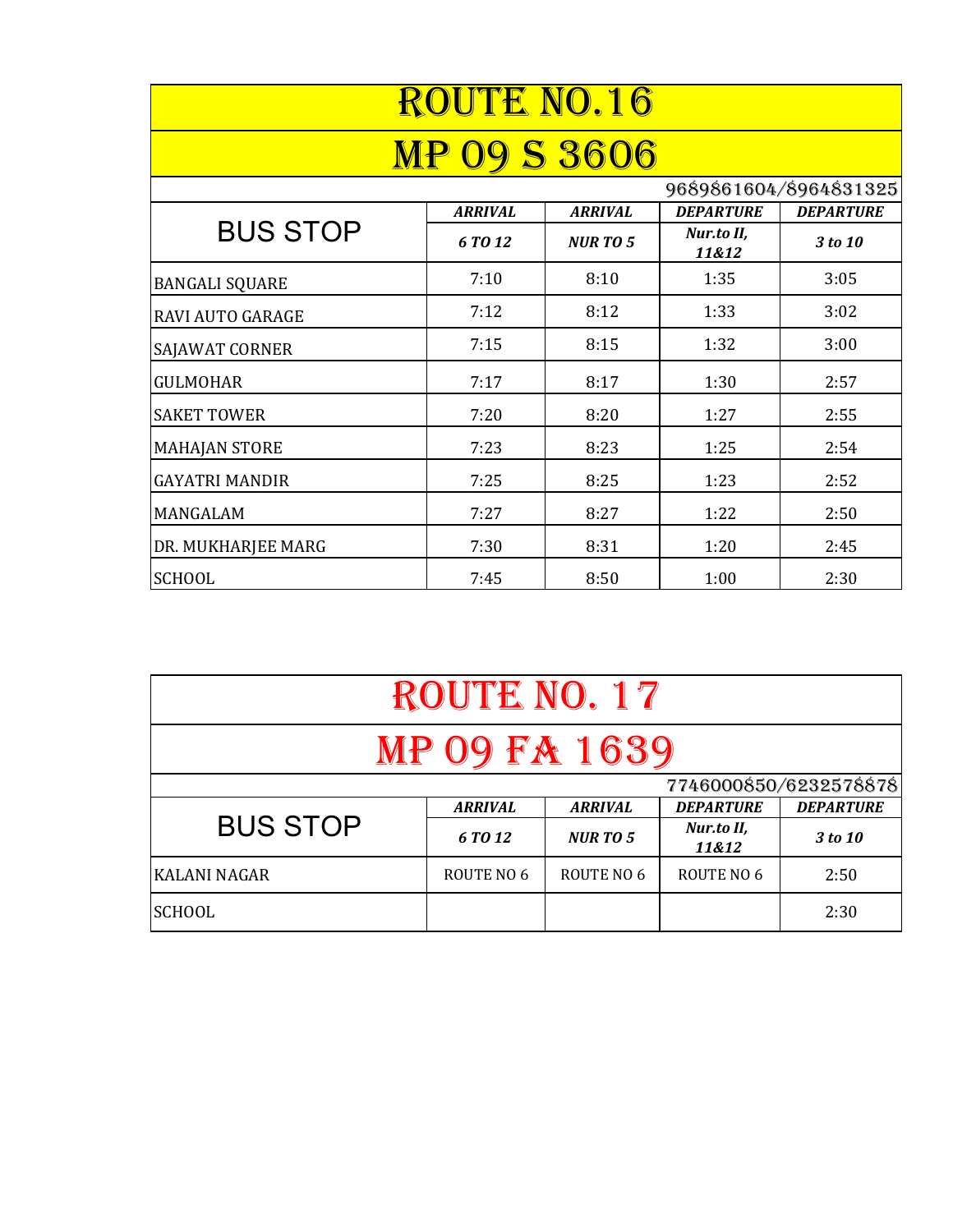| ROUTE NO. 18          |                |                    |                     |                  |  |
|-----------------------|----------------|--------------------|---------------------|------------------|--|
| <b>MP 09 FA 0463</b>  |                |                    |                     |                  |  |
|                       |                |                    |                     | 9993090631       |  |
|                       | <b>ARRIVAL</b> | <b>ARRIVAL</b>     | <b>DEPARTURE</b>    | <b>DEPARTURE</b> |  |
| <b>BUS STOP</b>       | 6 TO 12        | <b>NURTO 5</b>     | Nur.to II,<br>11&12 | 3 to 10          |  |
| JANKI NAGAR           | 7:25           | <b>ROUTE NO 14</b> | <b>ROUTE NO 14</b>  | 2:50             |  |
| <b>HOLKER COLLEGE</b> | 7:27           | <b>ROUTE NO 14</b> | <b>ROUTE NO 14</b>  | 2:48             |  |
| <b>INDRAPURI</b>      | 7:35           | <b>ROUTE NO 14</b> | <b>ROUTE NO 14</b>  | 2:43             |  |
| ADITYANAGAY           | 7:36           | <b>ROUTE NO 14</b> | <b>ROUTE NO 14</b>  | 2:40             |  |
| <b>SCHOOL</b>         | 7:45           |                    |                     | 2:30             |  |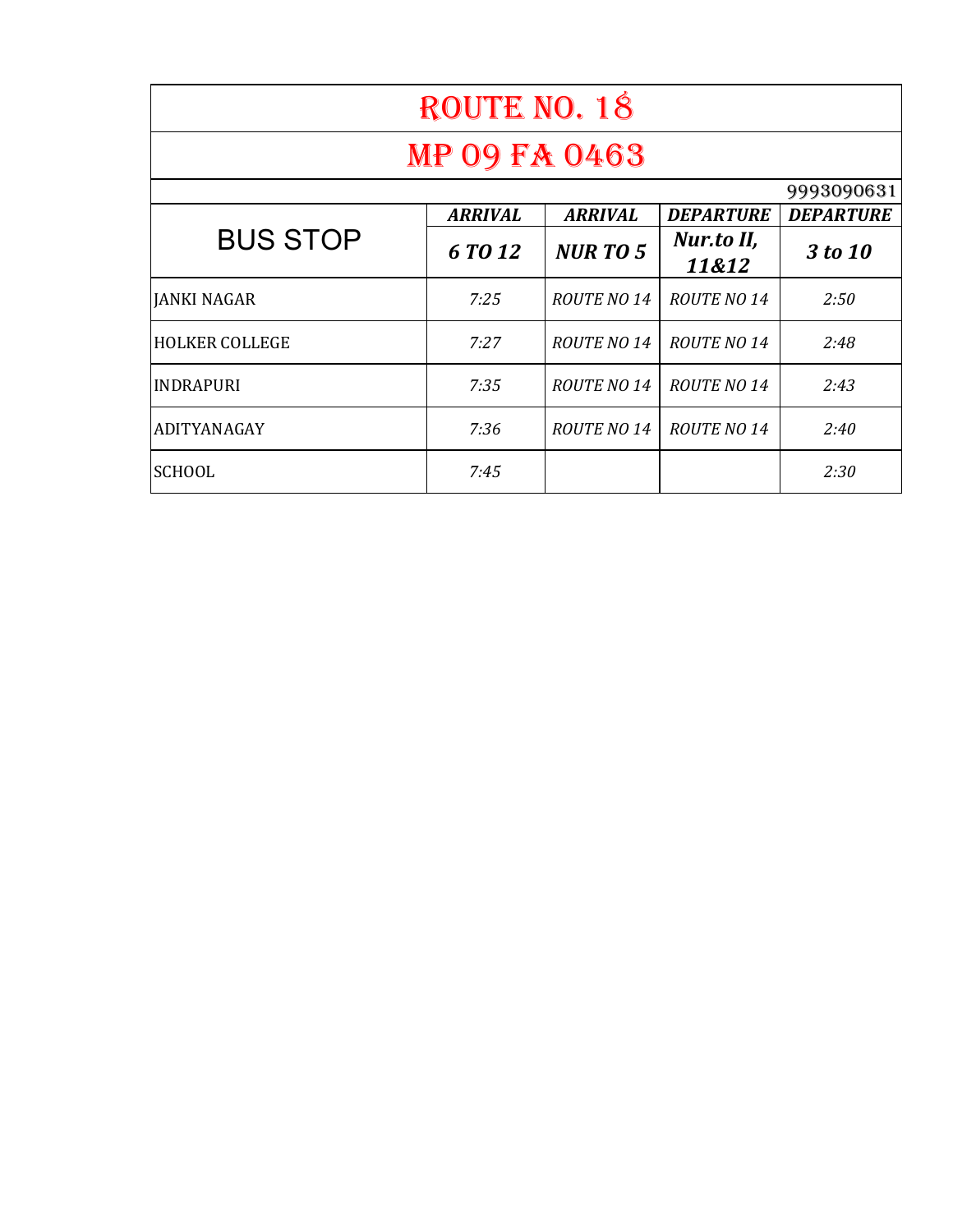| <b>ROUTE NO. 19</b>          |                    |                |                     |                             |
|------------------------------|--------------------|----------------|---------------------|-----------------------------|
| 9 FA 1642                    |                    |                |                     |                             |
|                              |                    |                |                     | 7000038164/9294501776       |
|                              | <b>ARRIVAL</b>     | <b>ARRIVAL</b> | <b>DEPARTURE</b>    | <b>DEPARTURE</b>            |
| <b>BUS STOP</b>              | 6 TO 12            | <b>NURTO 5</b> | Nur.to II,<br>11&12 | <b>NUR TO II,11</b><br>& 12 |
| LUVKUSH VIHAR                | <b>ROUTE NO 13</b> | 8:05           | 1:29                | <b>ROUTE NO 13</b>          |
| <b>BAPAT SQUARE</b>          | <b>ROUTE NO 13</b> | 8:07           | 1:27                | <b>ROUTE NO 13</b>          |
| TAJ RESIDENCY (VIKAS GARDEN) | <b>ROUTE NO 13</b> | 8:09           | 1:26                | <b>ROUTE NO 13</b>          |
| <b>NEGHDOOT GARDEN</b>       | <b>ROUTE NO 13</b> | 8:11           | 1:25                | <b>ROUTE NO 13</b>          |
| RAJAT JAYANTI                | <b>ROUTE NO 13</b> | 8:13           | 1:34                | <b>ROUTE NO 13</b>          |
| <b>BOMBAY HOSPITAL</b>       | <b>ROUTE NO 13</b> | 8:18           | 1:45                | <b>ROUTE NO 13</b>          |
| <b>SATYASAI SCHOOL</b>       | <b>ROUTE NO 13</b> | 8:21           | 1:36                | <b>ROUTE NO 13</b>          |
| <b>VIJAY NAGAR</b>           | <b>ROUTE NO 13</b> | 8:23           | 1:24                | <b>ROUTE NO 13</b>          |
| <b>CHANDAN NAGAR</b>         | <b>ROUTE NO 13</b> | 8:26           | 1:22                | <b>ROUTE NO 13</b>          |
| <b>DAINIK BHASKAR</b>        | <b>ROUTE NO 13</b> | 8:28           | 1:20                | <b>ROUTE NO 13</b>          |
| <b>SCHOOL</b>                | <b>ROUTE NO 13</b> | 8:50           | 1:00                | <b>ROUTE NO 13</b>          |
|                              |                    |                |                     |                             |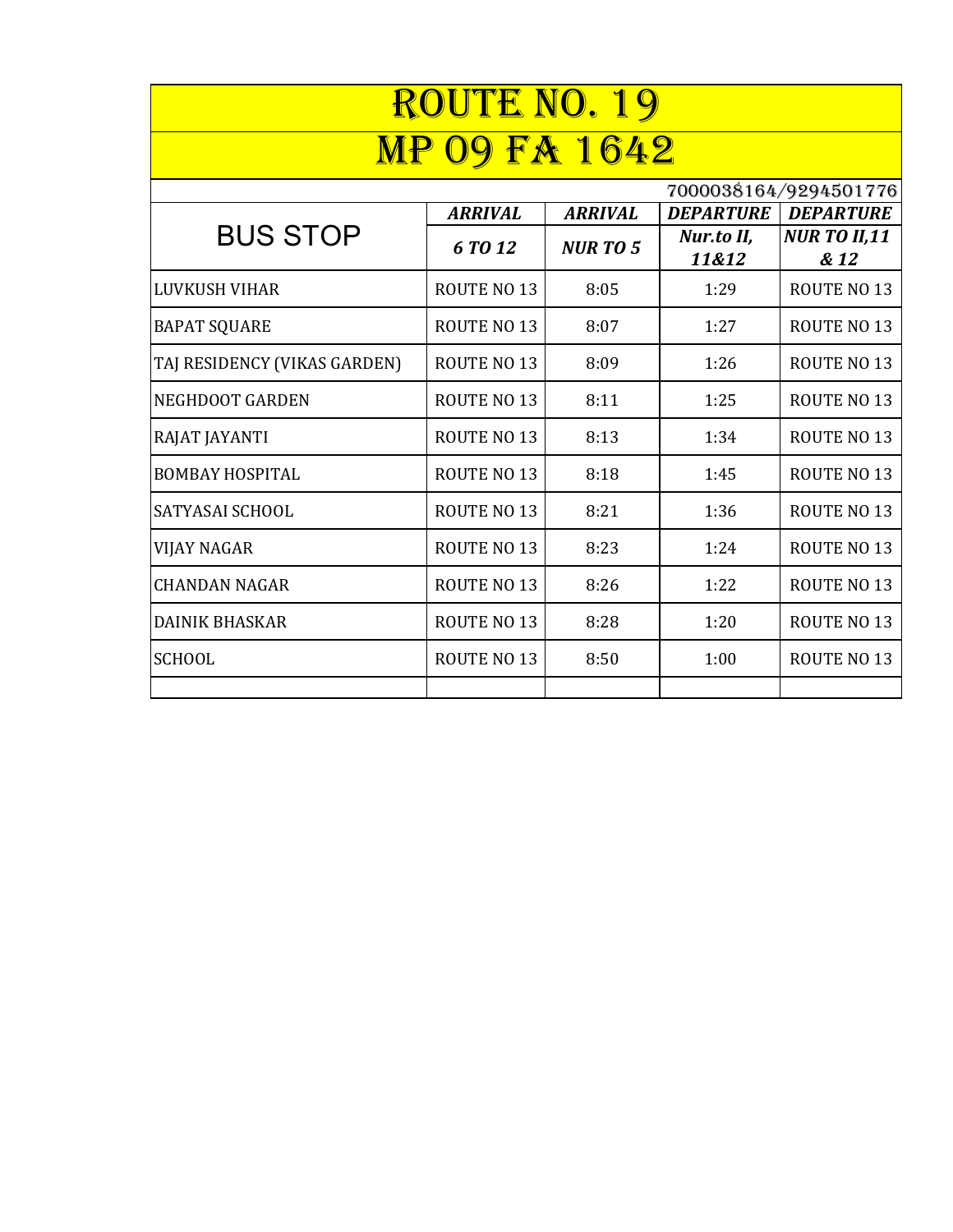| <b>ROUTE NO. 20</b>             |                |                    |                     |                       |
|---------------------------------|----------------|--------------------|---------------------|-----------------------|
|                                 |                |                    |                     |                       |
| <b>9 FA 3621</b>                |                |                    |                     |                       |
|                                 |                |                    |                     | 9340288851/9407405815 |
|                                 | <b>ARRIVAL</b> | <b>ARRIVAL</b>     | <b>DEPARTURE</b>    | <b>DEPARTURE</b>      |
| <b>BUS STOP</b>                 | 6 TO 12        | <b>NURTO5</b>      | Nur.to II,<br>11&12 | 3 to 10               |
| <b>RAMESHWAR WERE HOUSE</b>     | 6:55           | <b>ROUTE NO 22</b> | ROUTE NO 22         | 3:00                  |
| SANJANA PARK GATE NO 1          | 7:00           | <b>ROUTE NO 22</b> | <b>ROUTE NO 22</b>  | 3:02                  |
| AGRAWAL SCHOOL GATE NO 1        | 7:01           | <b>ROUTE NO 22</b> | <b>ROUTE NO 22</b>  | 3:03                  |
| <b>AGRAWAL SCHOOL GATE NO 2</b> | 7:02           | <b>ROUTE NO 22</b> | <b>ROUTE NO 22</b>  | 3:04                  |
| SANJANA PARK GATE NO 2          | 7:03           | <b>ROUTE NO 22</b> | <b>ROUTE NO 22</b>  | 3:05                  |
| <b>KALINDI KUNJ</b>             | 7:05           | <b>ROUTE NO 22</b> | <b>ROUTE NO 22</b>  | 3:07                  |
| <b>SCHEM NO 140 MAIN ROAD</b>   | 7:07           | <b>ROUTE NO 22</b> | <b>ROUTE NO 22</b>  | 3:15                  |
| <b>QUENCE COLLEGE</b>           | 7:25           | 8:25               | 1:15                | 3:40                  |
| <b>NEW RANI BAGH</b>            | 7:30           | 8:30               | 1:18                | 3:42                  |
| <b>KHANDWA NAKA</b>             | 7:35           | 8:35               | 1:23                | 3:45                  |
| <b>IT PARK</b>                  | 7:37           | 8:37               | 1:10                | 2:40                  |
| <b>SCHOOL</b>                   | 7:45           | 8:45               | 1:00                | 2:30                  |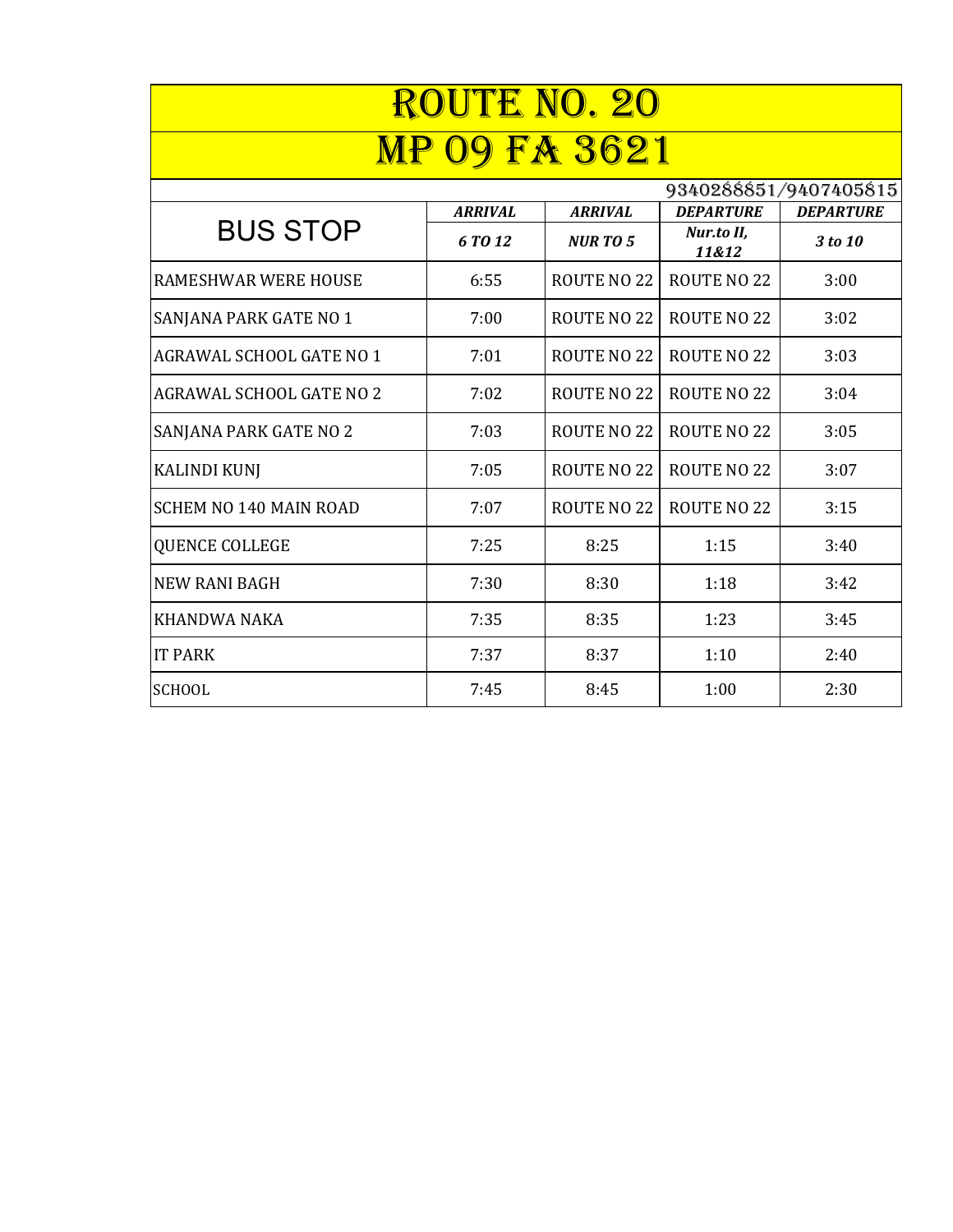| ROUTE NO. 21                                         |            |                |                     |                  |
|------------------------------------------------------|------------|----------------|---------------------|------------------|
| <b>MP 09 S 8072</b>                                  |            |                |                     |                  |
| 9993090608/8871219145                                |            |                |                     |                  |
| <b>ARRIVAL</b><br><b>DEPARTURE</b><br><b>ARRIVAL</b> |            |                |                     | <b>DEPARTURE</b> |
| <b>BUS STOP</b>                                      | 6 TO 12    | <b>NURTO 5</b> | Nur.to II,<br>11&12 | 3 to 10          |
| PARYANI CLINIC                                       | 7:25       | ROUTE NO 9     | ROUTE NO 9          | 2:40             |
| <b>MOHAN DHAM</b>                                    | 7:30       | ROUTE NO 9     | ROUTE NO 9          | 2:45             |
| <b>BABAL DHAM</b>                                    | ROUTE NO 9 | ROUTE NO 9     | ROUTE NO 9          | 2:45             |
| <b>GODHA COLONY</b>                                  | 7:33       | ROUTE NO 9     | ROUTE NO 9          | 2:50             |
| PALSIKAR GARDEN                                      | 7:35       | ROUTE NO 9     | ROUTE NO 9          | 2:52             |
| <b>ADARSH NAGAR</b>                                  | 7:37       | ROUTE NO 9     | ROUTE NO 9          | 2:54             |
| <b>SCHOOL</b>                                        | 7:45       | 8:45           | 1:00                | 2:30             |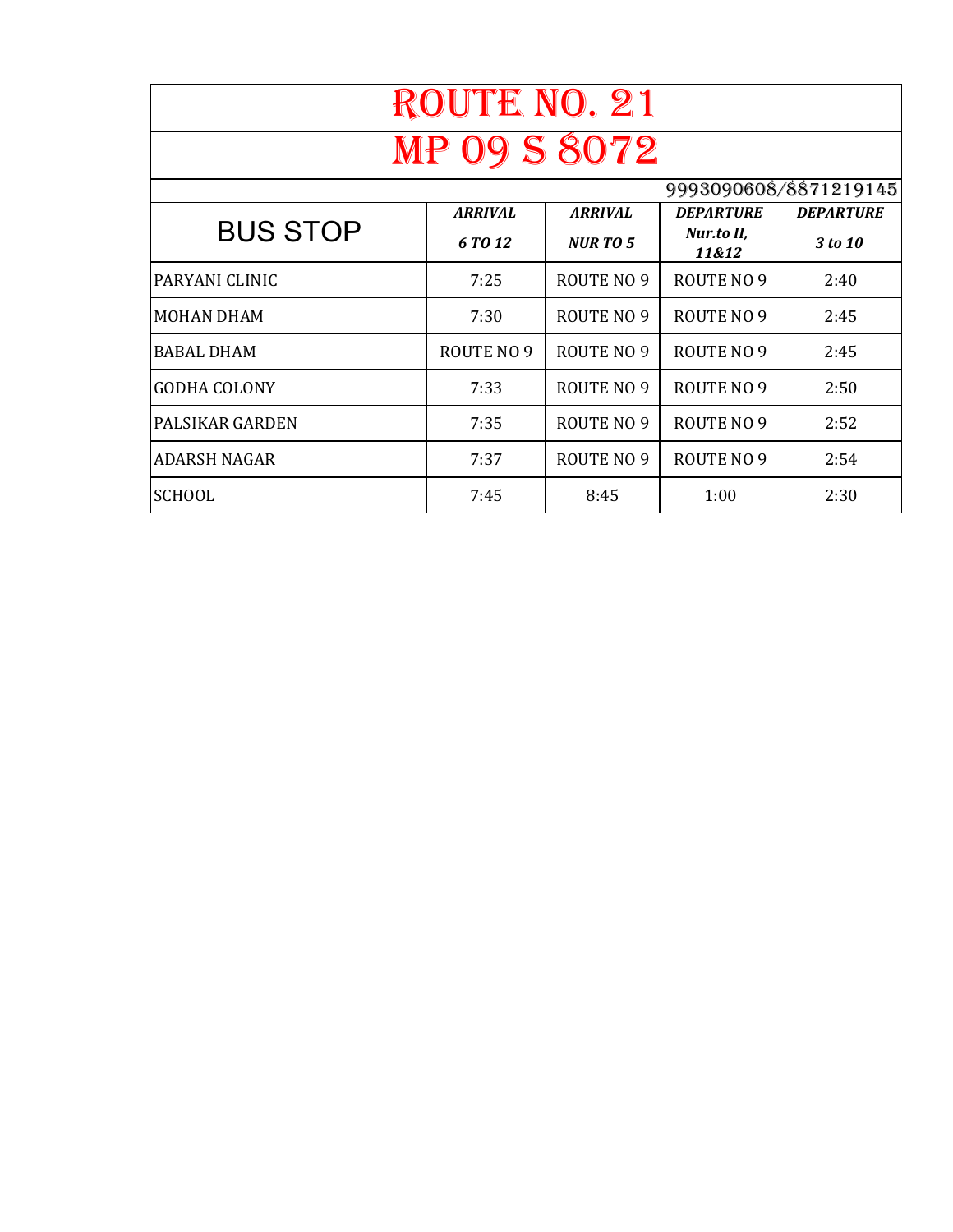| <b>ROUTE NO. 22</b><br><b>MP 09 FA 4275</b> |                    |                |                     |                     |
|---------------------------------------------|--------------------|----------------|---------------------|---------------------|
|                                             |                    |                |                     |                     |
| <b>BUS STOP</b>                             | <b>ARRIVAL</b>     | <b>ARRIVAL</b> | <b>DEPARTURE</b>    | <b>DEPARTURE</b>    |
|                                             | 6 TO 12            | <b>NURTO 5</b> | Nur.to II,<br>11&12 | Nur.to II,<br>11&12 |
| SHAIHNAI RESIDANCI                          | 7:00               | 8:05           | 1:20                | 2:55                |
| VAIBHAV NAGAR                               | 7:02               | 8:07           | 1:22                | 2:57                |
| KARNATAKA SCHOOL                            | 7:05               | 8:10           | 1:23                | 3:00                |
| <b>COLUMBIA CONVENT SCHOOL</b>              | 7:08               | 8:15           | 1:28                | 3:05                |
| <b>BHAGIRATH KRAPA</b>                      | 7:10               | 8:17           | 1:29                | 3:07                |
| <b>BLUE WATER SQUARE</b>                    | 7:12               | 8:20           | 2:30                | 3:10                |
| <b>BLUE WATER PARK</b>                      | 7:20               | 8:22           | 1:32                | 3:20                |
| RAMESHWAR WERE HOUSE                        | ROUTE NO 20        | 8:25           | 1:35                | ROUTE NO 20         |
| SANJANA PARK 1                              | ROUTE NO 20        | 8:26           | 1:36                | ROUTE NO 20         |
| AGRAWAL SCHOOL GATE NO 1                    | ROUTE NO 20        | 8:27           | 1:37                | ROUTE NO 20         |
| <b>AGARWAL SCHOOL GATE NO 2</b>             | <b>ROUTE NO 20</b> | 8:28           | 1:38                | <b>ROUTE NO 20</b>  |
| SANJANA PARK 2                              | ROUTE NO 20        | 8:30           | 1:40                | ROUTE NO 20         |
| <b>KALINDI KUNJ</b>                         | ROUTE NO 20        | 8:32           | 1:42                | <b>ROUTE NO 20</b>  |
| <b>SCHEM NO 140 MAIN ROAD</b>               | ROUTE NO 20        | 8:35           | 1:45                | ROUTE NO 20         |
| <b>GURU DWARA RING ROAD</b>                 | 7:55               | 8:45           | 1:05                | ROUTE NO 20         |
| <b>SCHOOL</b>                               | 7:50               | 8:50           | 1:00                | 2:30                |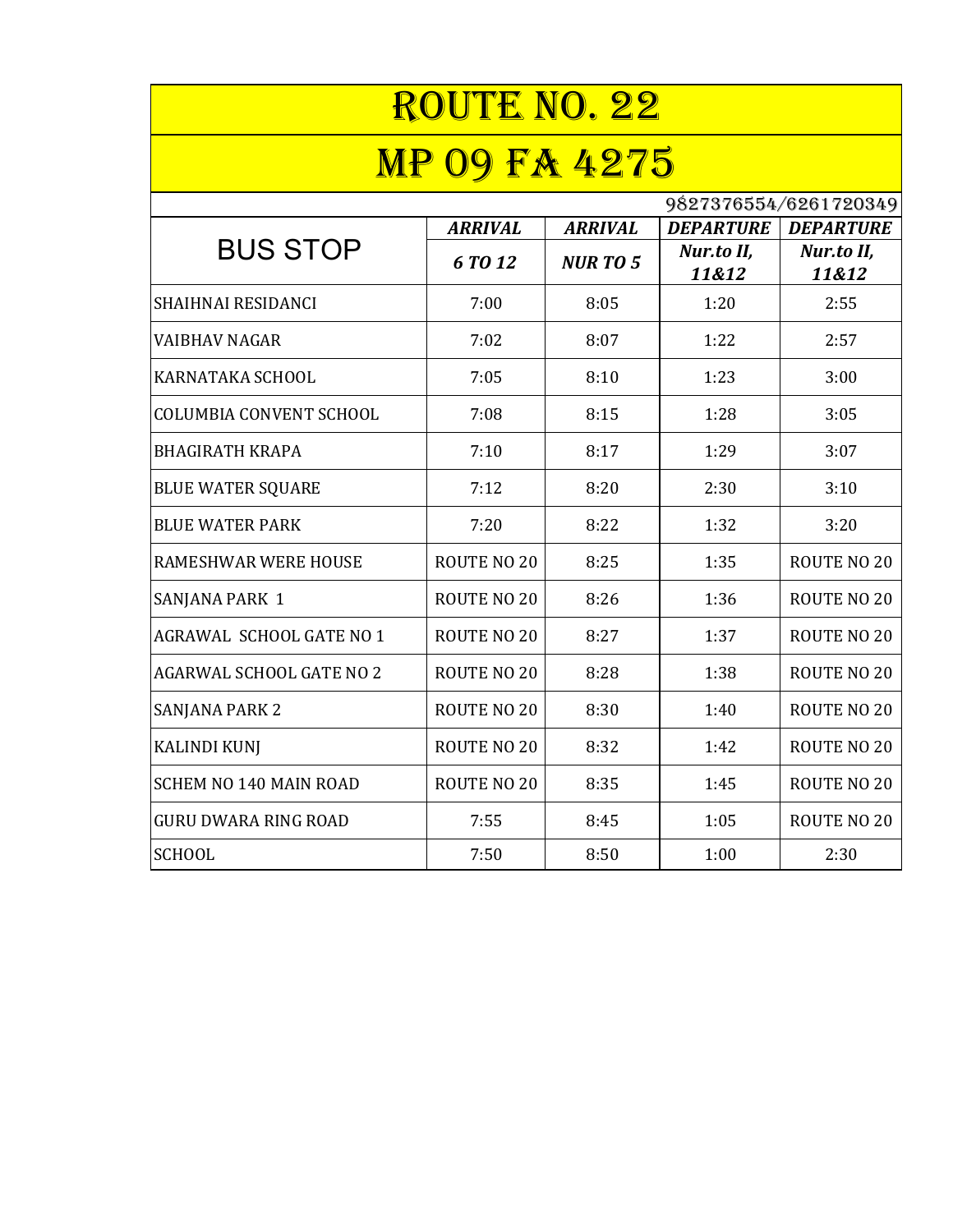| <b>ROUTE NO. 23</b>         |                |                |                     |                       |
|-----------------------------|----------------|----------------|---------------------|-----------------------|
| <b>MP 09 FA 2248</b>        |                |                |                     |                       |
|                             |                |                |                     | 9977437446/9479358977 |
| <b>BUS STOP</b>             | <b>ARRIVAL</b> | <b>ARRIVAL</b> | <b>DEPARTURE</b>    | <b>DEPARTURE</b>      |
|                             | 6 TO 12        | <b>NURTO 5</b> | Nur.to II,<br>11&12 | Nur.to II,<br>11&12   |
| ISILICON CITY MAIN GATE     | 7:15           | 8:15           | 1:15                | 2:50                  |
| <b>ROYAL PARK MAIN ROAD</b> | 7:20           | 8:20           | 1:20                | 2:55                  |
| IDHANWANTARI NAGAR          | 7:30           | 8:30           | 1:30                | 3:05                  |
| <b>SCHOOL</b>               | 7:45           | 8:45           | 1:00                | 2:30                  |

| ROUTE NO. 24                       |                |                |                     |                     |  |  |  |
|------------------------------------|----------------|----------------|---------------------|---------------------|--|--|--|
| <b>MP 09 FA 3686</b>               |                |                |                     |                     |  |  |  |
| 9926527518/6232578878              |                |                |                     |                     |  |  |  |
| <b>BUS STOP</b>                    | <b>ARRIVAL</b> | <b>ARRIVAL</b> | <b>DEPARTURE</b>    | <b>DEPARTURE</b>    |  |  |  |
|                                    | 6 TO 12        | <b>NURTO 5</b> | Nur.to II,<br>11&12 | Nur.to II,<br>11&12 |  |  |  |
| <b>NAGAR NIGAN ZONE 60FIT ROAD</b> | 7:10           | 8:10           | 1:32                | 3:02                |  |  |  |
| <b>AKHAND DHAM PETROL PUMP</b>     | 7:15           | 8:15           | 1:27                | 2:57                |  |  |  |
| <b>AGRSEN NAGAR</b>                | 7:20           | 8:20           | 1:23                | 2:53                |  |  |  |
| <b>MAHESH NAGAR GURUDWARA</b>      | 7:25           | 8:25           | 1:20                | 2:50                |  |  |  |
| <b>SHIVANI HOTEL</b>               | 7:30           | 8:30           | 1:15                | 2:45                |  |  |  |
| <b>SCHOOL</b>                      | 7:45           | 8:45           | 1:00                | 2:30                |  |  |  |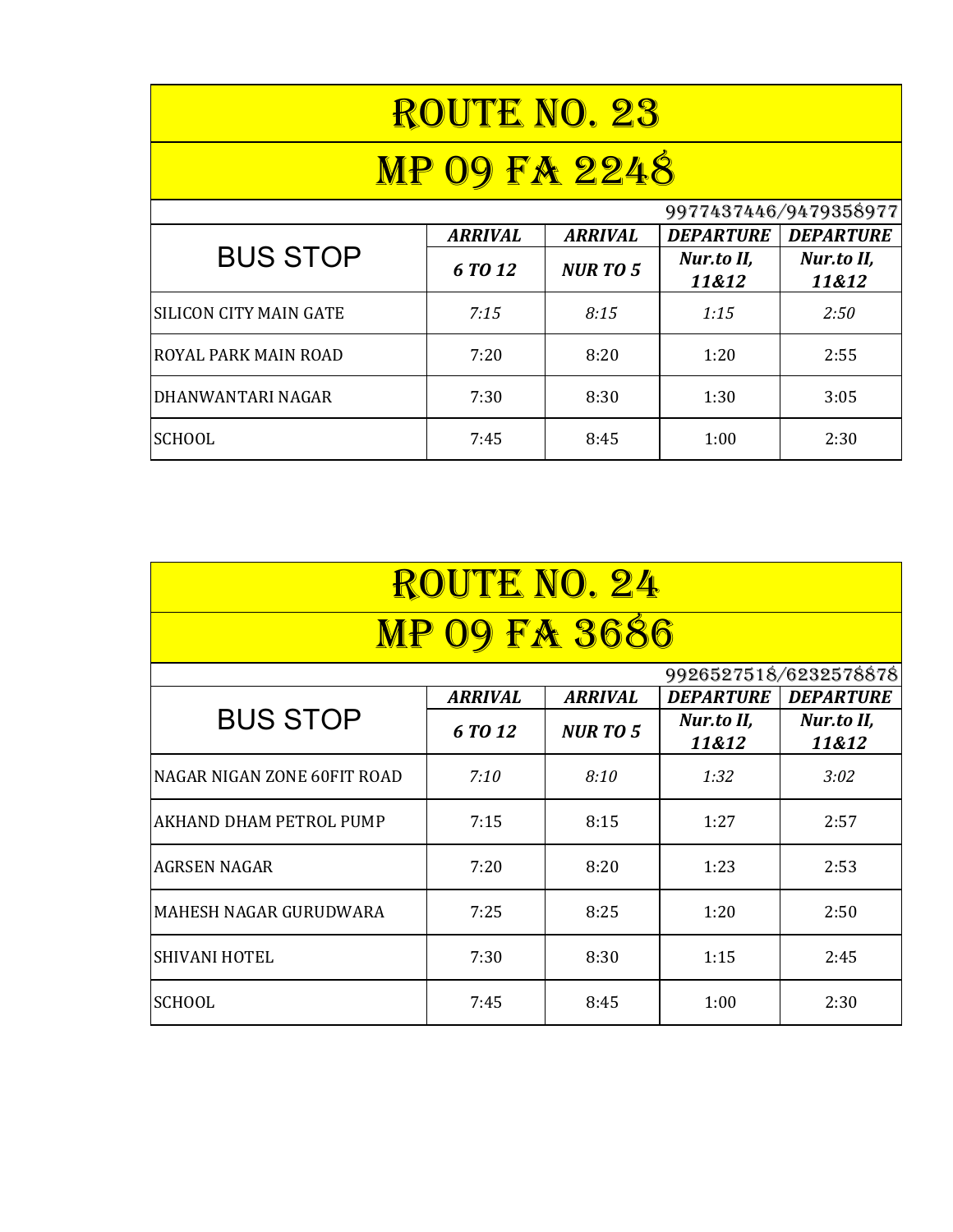| ROUTE NO. 25<br><b>MP 09 FA 6290</b> |                |                |                     |                     |  |  |  |
|--------------------------------------|----------------|----------------|---------------------|---------------------|--|--|--|
|                                      |                |                |                     |                     |  |  |  |
| <b>BUS STOP</b>                      | <b>ARRIVAL</b> | <b>ARRIVAL</b> | <b>DEPARTURE</b>    | <b>DEPARTURE</b>    |  |  |  |
|                                      | 6 TO 12        | <b>NURTO 5</b> | Nur.to II,<br>11&12 | Nur.to II,<br>11&12 |  |  |  |
| MAHARAJA SCHOOL                      | 7:10           | 8:10           | 1:23                | 3:02                |  |  |  |
| POST OFFICE                          | 7:15           | 8:15           | 1:25                | 3:05                |  |  |  |
| RANJEET HANUMAN                      | 7:23           | 8:23           | 1:22                | 3:00                |  |  |  |
| <b>SATSANG BHAWAN</b>                | 7:25           | 8:25           | 1:20                | 2:58                |  |  |  |
| <b>SDAIRY JUNCTION</b>               | 7:26           | 8:26           | 1:19                | 2:55                |  |  |  |
| <b>SHUBHAM DAIRY</b>                 | 7:27           | 8:27           | 1:18                | 2:53                |  |  |  |
| LOKMANYA NAGAR                       | 7:28           | 8:28           | 1:16                | 2:51                |  |  |  |
| VIJAY NAGAR MAIN ROAD                | 7:30           | 8:30           | 1:14                | 2:49                |  |  |  |
| <b>NEMA NAGAR</b>                    | 7:33           | 8:33           | 1:12                | 2:47                |  |  |  |
| <b>CHAMELI DEVI SCHOOL</b>           | 7:35           | 8:35           | 1:10                | 2:45                |  |  |  |
| <b>SCHOOL</b>                        | 7:45           | 8:45           | 1:00                | 2:35                |  |  |  |